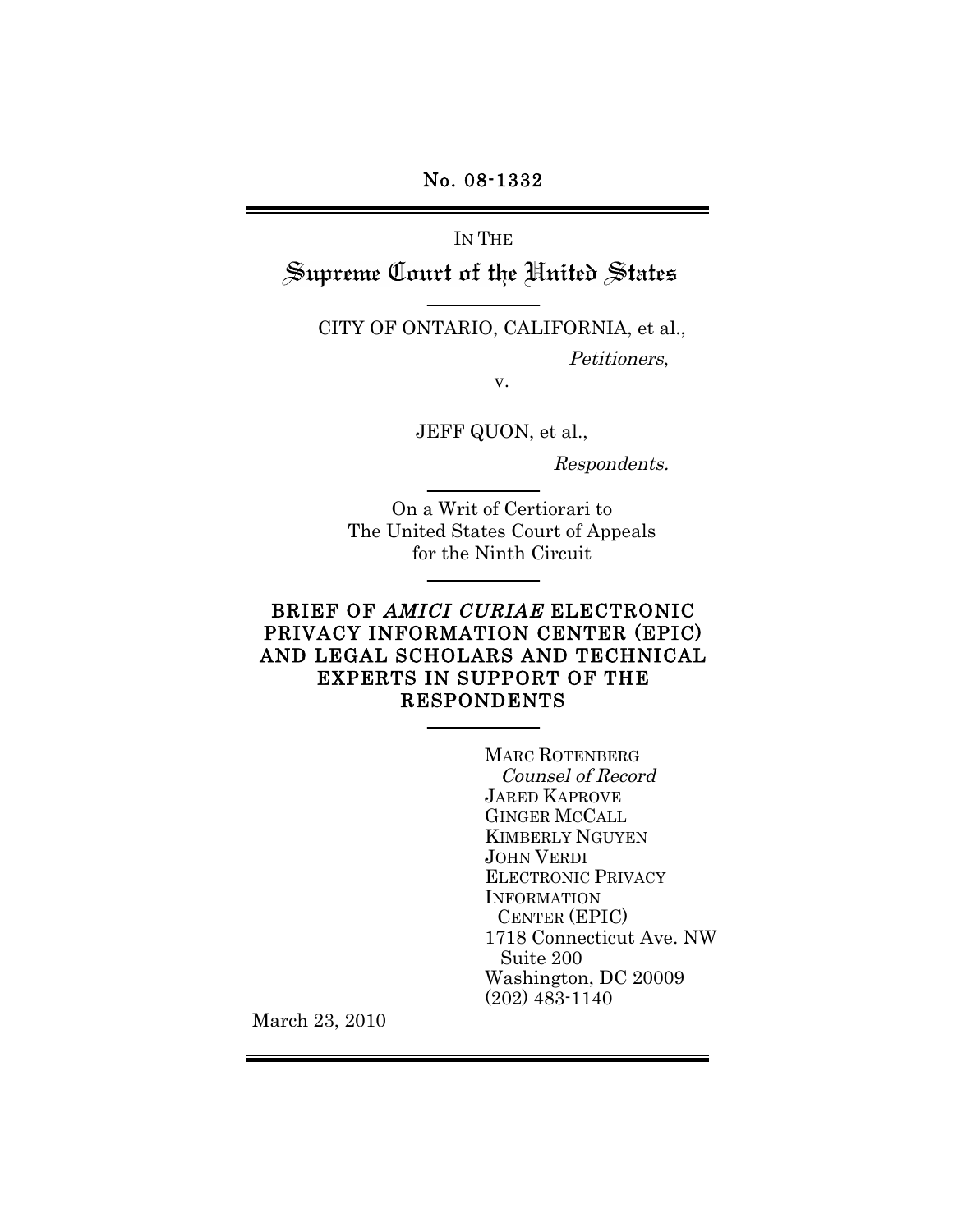## TABLE OF CONTENTS

| TABLE OF CONTENTS                                                                               |
|-------------------------------------------------------------------------------------------------|
| TABLE OF AUTHORITIES iii                                                                        |
| INTEREST OF THE AMICI CURIAE 1                                                                  |
| SUMMARY OF THE ARGUMENT  5                                                                      |
|                                                                                                 |
| I. DEVICE AUDITING PROCEDURES THAT DO NOT<br>RESPECT DATA MINIMIZATION PUT INDIVIDUALS          |
| A. Data Minimization is a Well-<br><b>Established Principle of Information</b>                  |
| B. In the Absence of Data Minimization, Public<br><b>Employees Would Be Exposed to</b>          |
| II. COMMUNICATIONS DEVICES REVEAL SENSITIVE                                                     |
| A. Many Employers Issue and Monitor<br>Sophisticated Communications Devices to                  |
| <b>Employer-Issued Communications Devices</b><br>В.<br>Reveal Internet Browsing History and Web |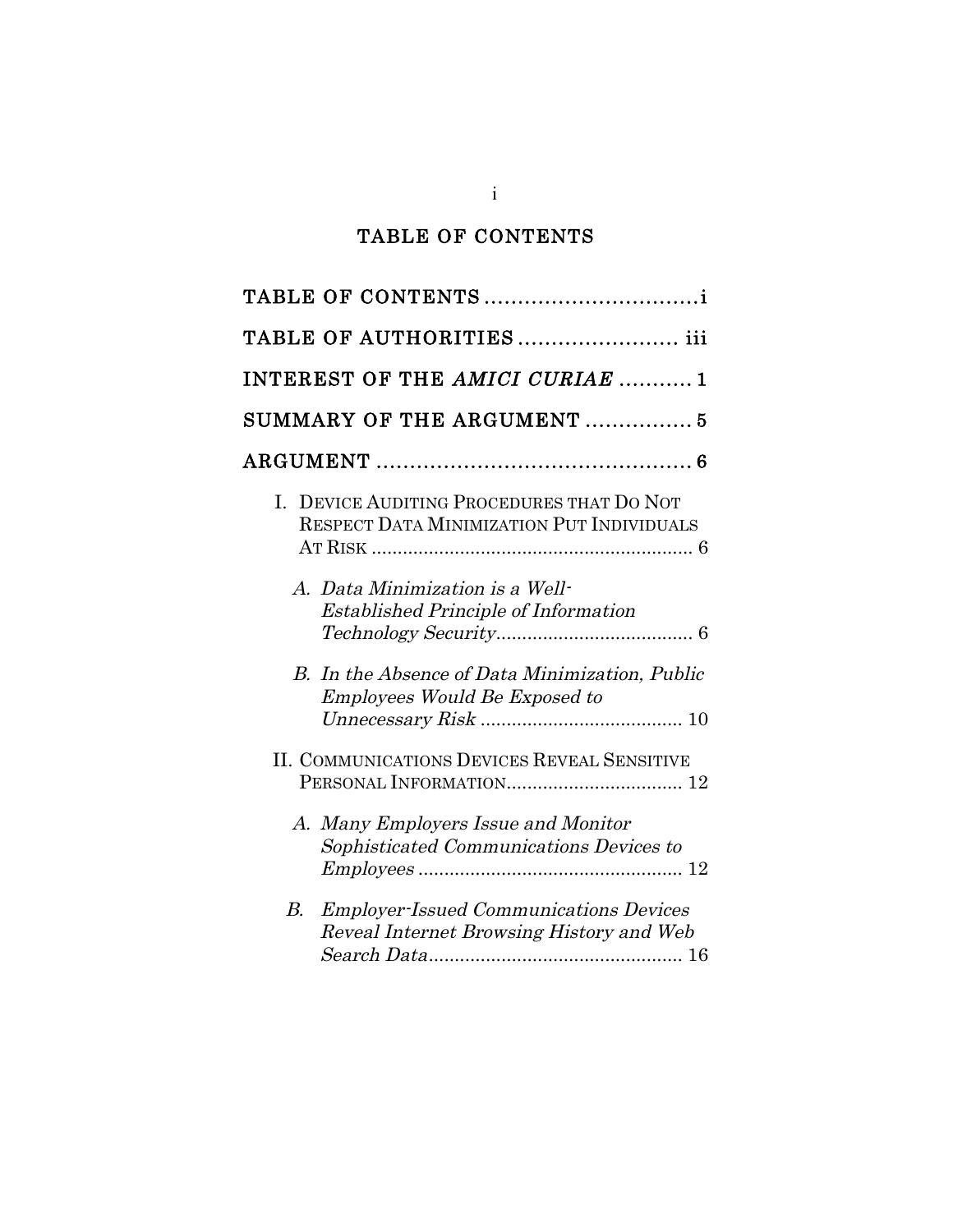| C. Employer-Issued Communications Devices                                                                                                |
|------------------------------------------------------------------------------------------------------------------------------------------|
| D. Employer-Issued Communications Devices                                                                                                |
| E. Users' Internet Browsing Histories, Search<br>Data, Electronic Messages, and Locational<br>Data are Sensitive Personal Information 21 |
| <b>III. THE COMPREHENSIVE DRUG TESTING</b><br>FRAMEWORK SHOULD BE BROADLY APPLIED  25                                                    |
| A. The Ninth Circuit Established Workable<br>Data Minimization Principles for Digital                                                    |
| B. Courts Recognized the Importance of Data<br>Minimization Principles Relating to<br>Electronic Data Even Before Comprehensive          |
|                                                                                                                                          |

ii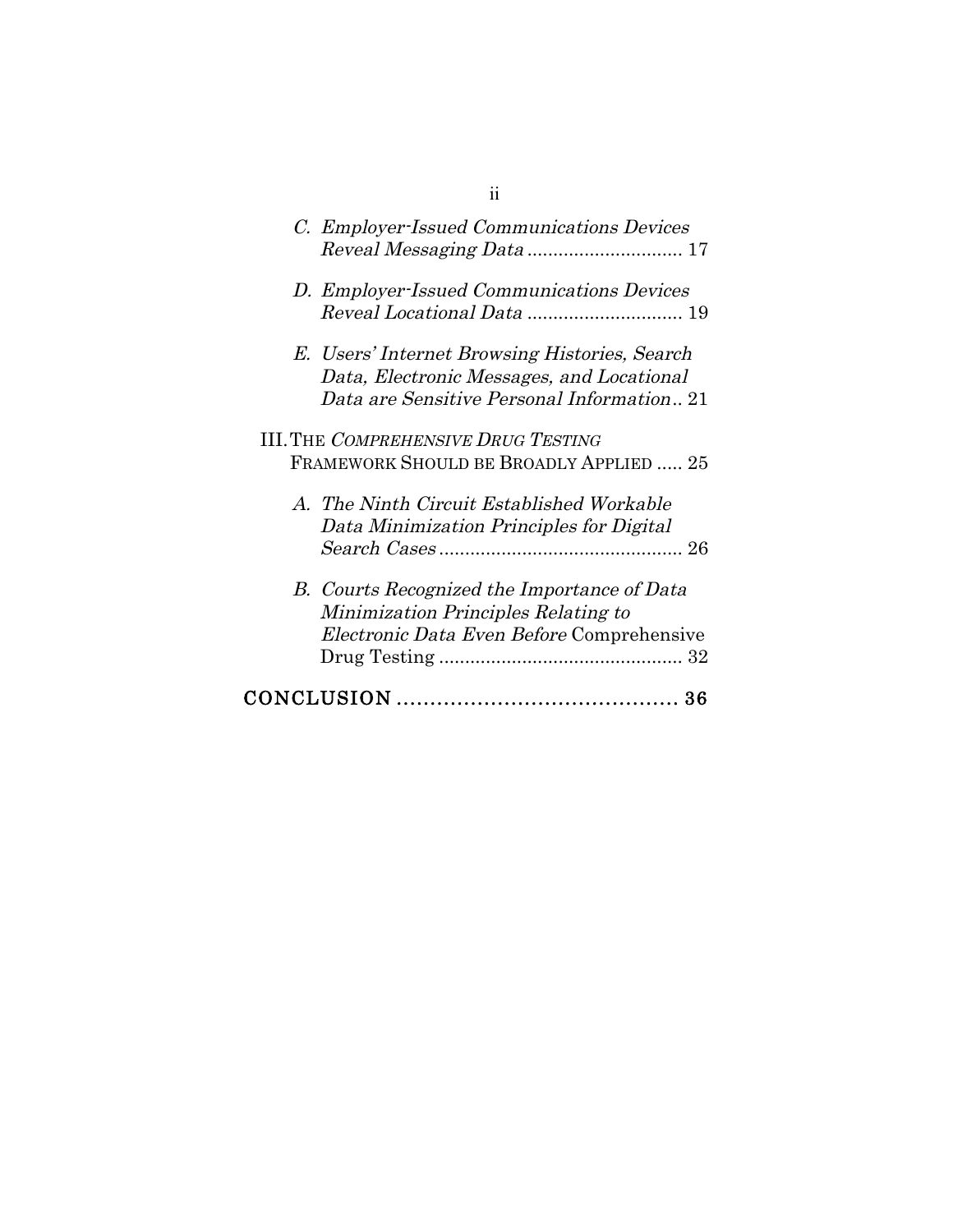## TABLE OF AUTHORITIES

## CASES

| Andresen v. Maryland, 427 U.S. 463 (1976)  32, 33                                                 |
|---------------------------------------------------------------------------------------------------|
| Columbia Pictures v. Bunnell, No. 06-1093, 2007<br>U.S. Dist. LEXIS 46364 (C.D. Cal. May 29,      |
|                                                                                                   |
| Columbia Pictures v. Fung, No. 06-5578, 2007<br>U.S. Dist. LEXIS 97576 (C.D. Cal. June 8,         |
| Comprehensive Drug Testing v. United States,<br>579 F.3d 989 (9th Cir. 2009) 25, 27, 28, 29, 32   |
| FTC v. Netscape, 196 F.R.D. 559 (N.D. Cal.                                                        |
| Gonzalez v. Google, 234 F.R.D. 674 (N.D. Cal.<br>$2006)$                                          |
| In re Doubleclick Privacy Litigation, 154 F.                                                      |
| In re Subpoena Duces Tecum to AOL, LLC, 550                                                       |
| Keith H. v. Long Beach Unified School District,                                                   |
| Konop v. Hawaiian Airlines, Inc., 302 F.3d 868                                                    |
| O'Connor v. Ortega, 480 U.S. 709 (1987).  11                                                      |
| State v. Jackson, 76 P. 3d 217 (Wash. 2003) 24, 25                                                |
| Steve Jackson Games, Inc. v. United States<br>Secret Service, 36 F.3d 457 (5th Cir. 1994)  22, 33 |
| Terry v. Ohio, 392 U.S. 1 (1968)  12                                                              |
| Theofel v. Farey-Jones, 359 F.3d 1066 (9th Cir.                                                   |
|                                                                                                   |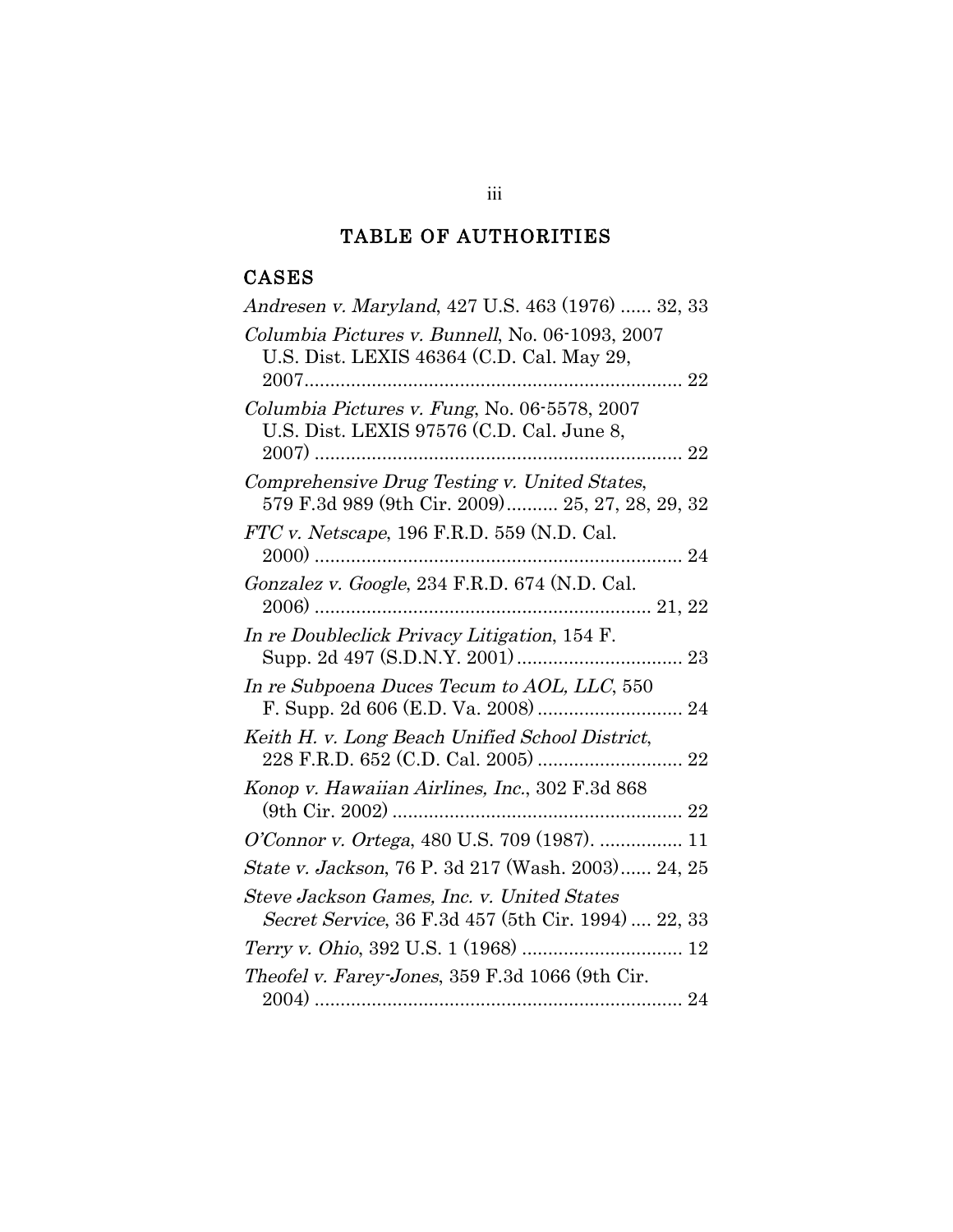| U.S. v. Adjani, 452 F.3d 1140 (9th Cir. 2006)  35 |
|---------------------------------------------------|
| United States v. Carey, 172 F.3d 1268 (10th Cir.  |
|                                                   |
| United States v. Cioffi, 2009 U.S. Dist. LEXIS    |
| 99409 (E.D.N.Y. Oct. 26, 2009)  30, 31            |
| United States v. Kim, 2009 U.S. Dist. LEXIS       |
| 121871 (S.D. Tex. Dec. 24, 2009) 31, 32           |
| United States v. Mann, 592 F.3d 779 (7th Cir.     |
|                                                   |
| United States v. Steiger, 318 F.3d 1039 (11th     |
|                                                   |
| United States v. Stierhoff, 477 F. Supp. 2d 423   |
|                                                   |
| United States v. Tamura, 694 F.3d 591 (9th Cir.   |
|                                                   |

# **STATUTES**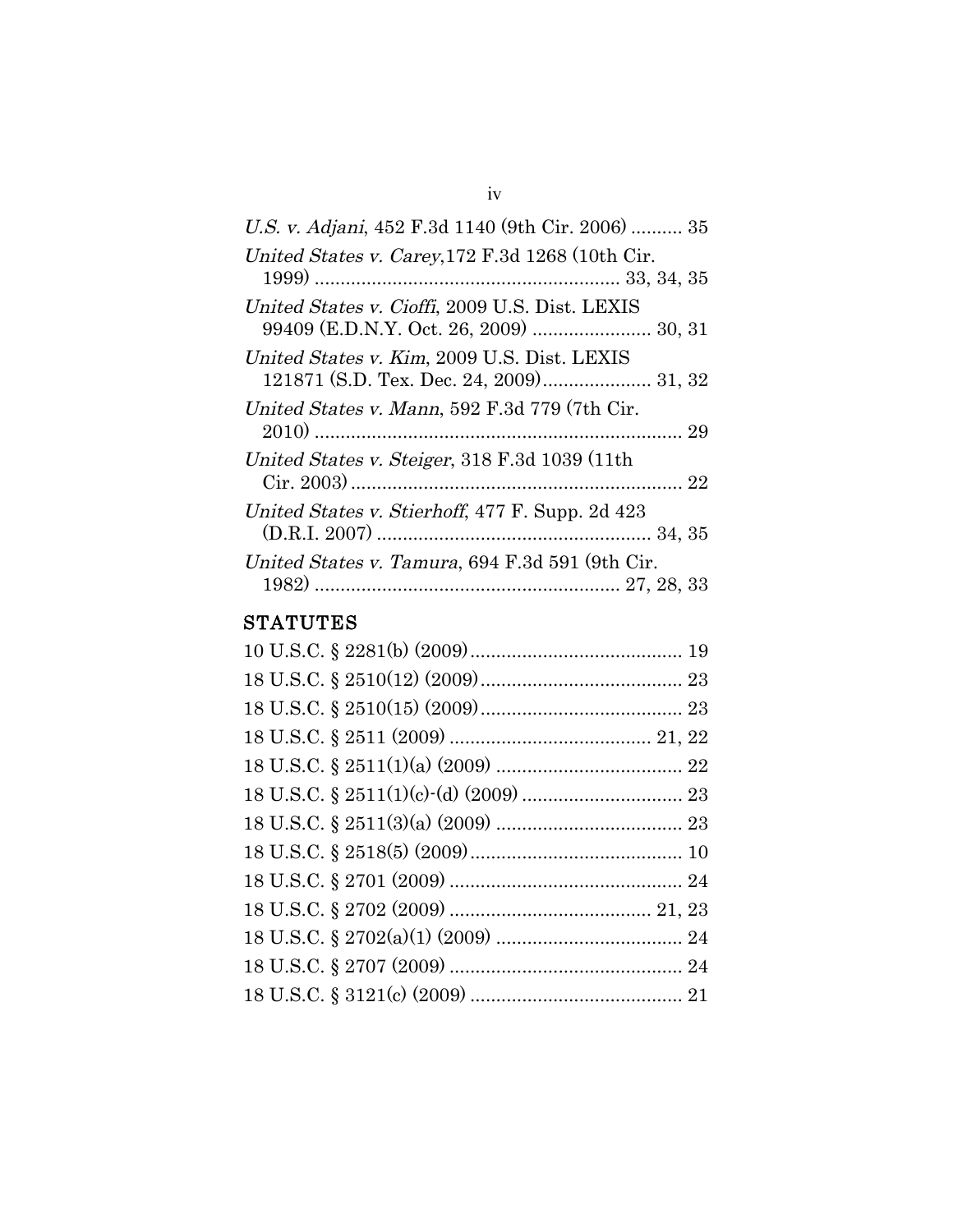| Pub. L. No. 110-55, 121 Stat. 552 (2007) 11 |  |
|---------------------------------------------|--|
|                                             |  |

v

# OTHER AUTHORITIES

| American Management Association, <i>Electronic</i><br>Monitoring Surveillance Survey, Feb. 2008  14, 15                                  |  |
|------------------------------------------------------------------------------------------------------------------------------------------|--|
| Apple, <i>iPhone: Find Out Why You'll Love</i><br><i>iPhone</i> , http://www.apple.com/iphone/why-<br>iphone                             |  |
| Blackberry, <i>Blackberry Smartphones</i> ,<br>http://na.blackberry.com/eng/devices 14                                                   |  |
| Blackberry, GPS Capabilities,<br>http://na.blackberry.com/eng/devices/features/                                                          |  |
| Cade Metz, Verizon Snuffs Google for Microsoft<br>Search, Register, Dec. 19, 2009 17                                                     |  |
| Consumer Union, Consumer Reports Survey<br>Found Cell-Phone Service Providers Among<br>Lower Rated Services, Dec. 1, 2009  18            |  |
| CTIA Wireless Association, The Wireless<br><b>Association Announces Semi-Annual Wireless</b><br>Industry Survey Results, Oct. 7, 2009 18 |  |
| Federal Trade Commission, Fair Information<br>Practice Principles,<br>http://www.ftc.gov/reports/privacy3/fairinfo.sh<br>$tm$<br>        |  |
| Forbes, What Personal Data Should You Keep-                                                                                              |  |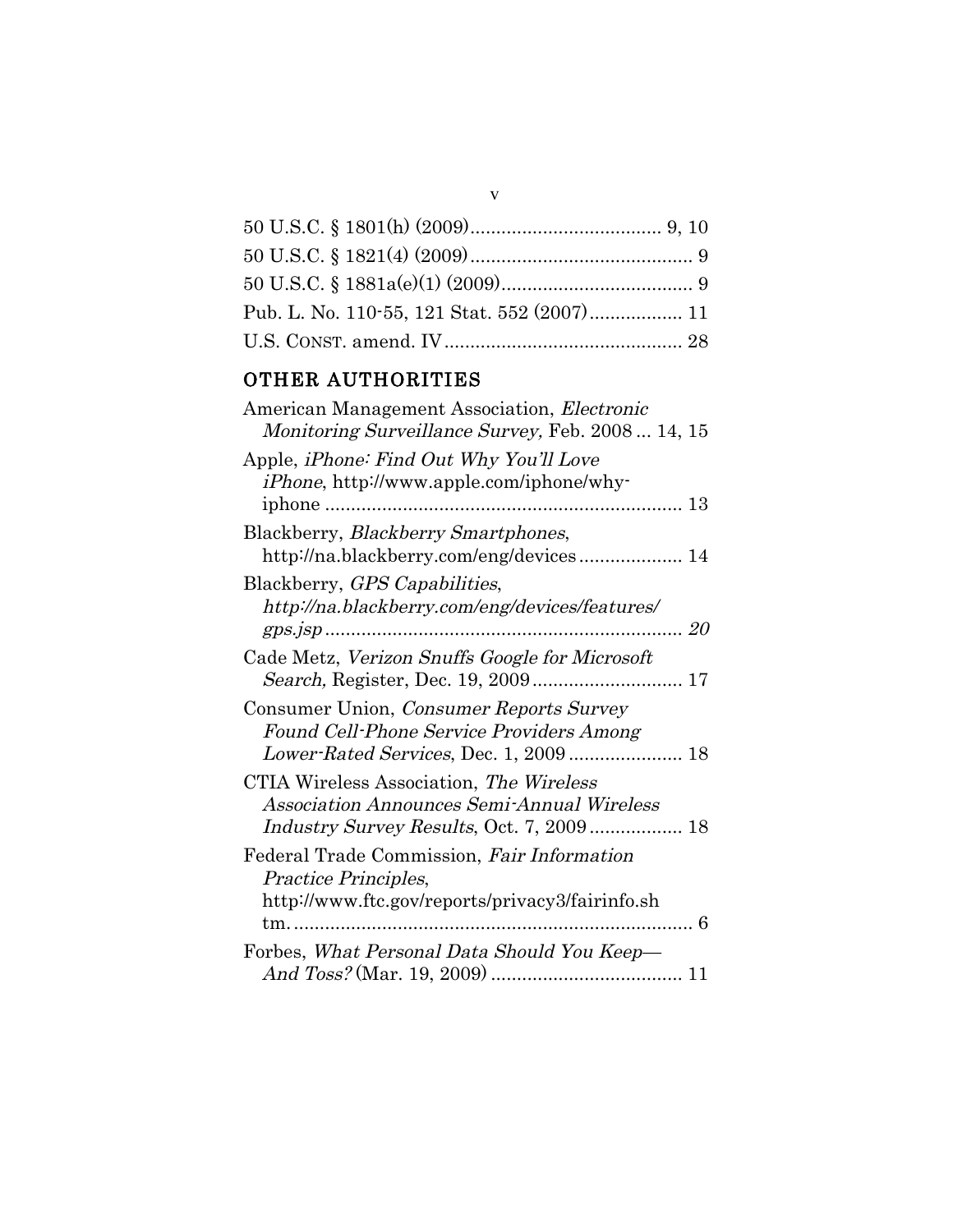| Fred H. Cate, Government Data Mining: The<br>Need for a Legal Framework, 43 HARV. C.R.-                                                                                                  |
|------------------------------------------------------------------------------------------------------------------------------------------------------------------------------------------|
| Google, Google Custom Search for Your                                                                                                                                                    |
| Hemanth Salem & James Ramsey, Advanced<br>Practices in Data Minimization, Encore                                                                                                         |
| Inventus, Case Study: In-House Data                                                                                                                                                      |
| Larry Dignan, When it Comes to Data, Less is                                                                                                                                             |
| Michelle Kessler, Some Employees Buy Own<br>Laptops, Phones for Work, USA Today, June                                                                                                    |
| Mobile Phone Tracking, Wikipedia,<br>http://en.wikipedia.org/wiki/Mobile_phone_tra                                                                                                       |
| Modus, Electronic Discovery,<br>http://www.discovermodus.com/edisc.pdf  8                                                                                                                |
| Neilson Wire, In U.S., SMS Text Messaging<br>Tops Mobile Phone Calling, Sept. 22, 2008,<br>http://blog.nielsen.com/nielsenwire/online_mo<br>bile/in-us-text-messaging-tops-mobile-phone- |
| PC Pitstop, Cell Phone & PC Usage Survey, Jan.                                                                                                                                           |
| Pew Research Center, Internet, Broadband, and                                                                                                                                            |
| Raphael Winick, Searches and Seizures of<br>Computers and Computer Data, 8 HARV. J.L.                                                                                                    |
|                                                                                                                                                                                          |

vi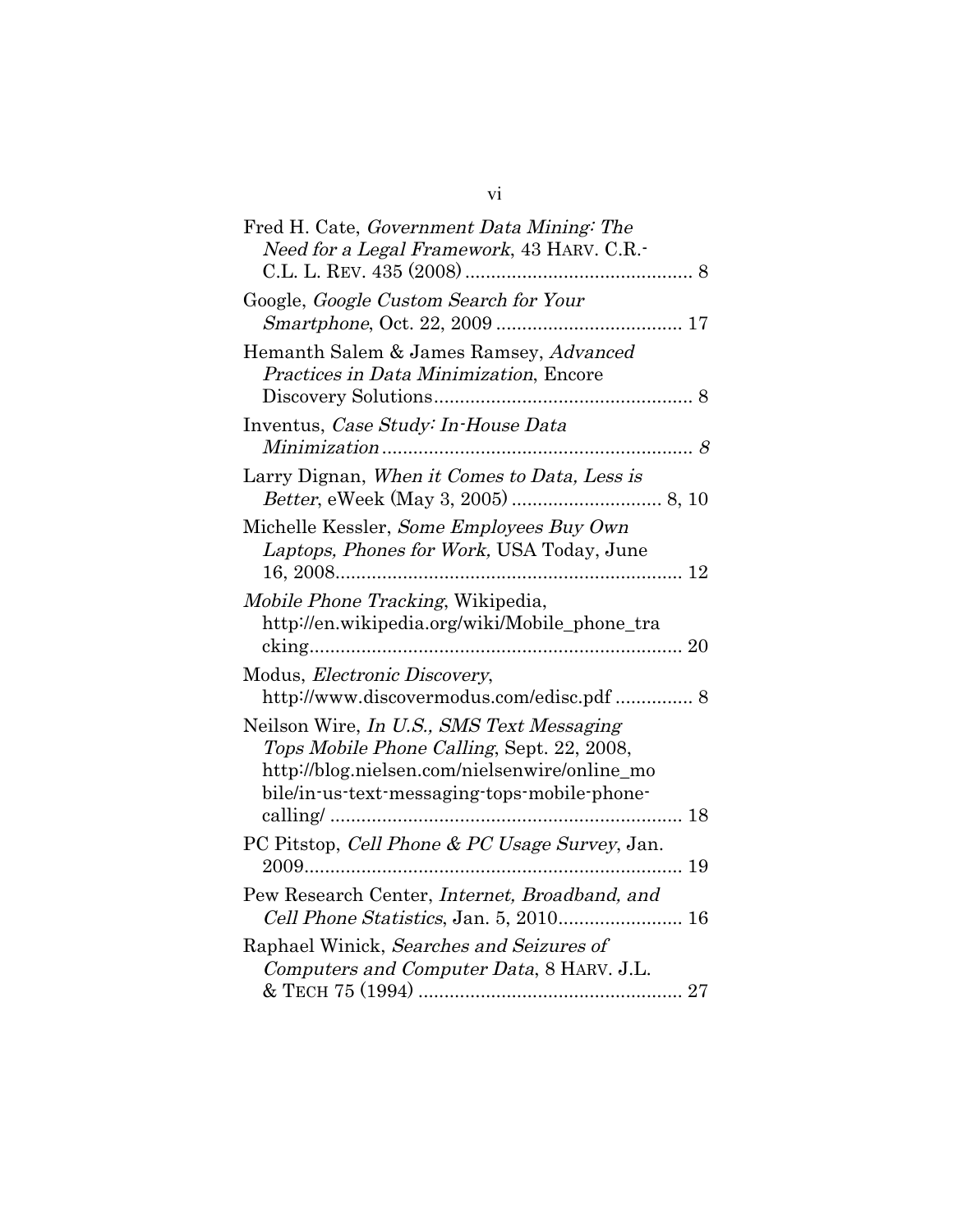| Recent Case: Fourth Amendment · Plain View<br>Doctrine - En Banc Ninth Circuit Holds that<br>the Government Should Waive Reliance on<br>Plain View Doctrine in Digital Contexts. -<br>United States v. Comprehensive Drug<br>Testing, Inc., 579 F.3d 989 (9th Cir. 2009) (en<br>banc), 123 HARV. L. REV. 1003 (2010) 29 |
|-------------------------------------------------------------------------------------------------------------------------------------------------------------------------------------------------------------------------------------------------------------------------------------------------------------------------|
| Sharon Pian Chan, Microsoft Unveils New<br>Smartphone Software, Seattle Times, Feb. 16,                                                                                                                                                                                                                                 |
| Skyhook Wireless, How it Works,<br>http://www.skyhookwireless.com/howitworks 21                                                                                                                                                                                                                                         |
| Spiros Simitis, Reviewing Privacy in an<br>Information Society, 135 U. PA. L. REV. 707                                                                                                                                                                                                                                  |
| Steven M. Bellovin, et al., Risking<br>Communications Security: Potential Hazards<br>of the Protect America Act, IEEE SECURITY &                                                                                                                                                                                        |
| Synovate, Global Survey Shows that Cell Phone<br>is 'Remote Control' for Life, Sept. 17, 2009  16, 19                                                                                                                                                                                                                   |
| U.S. Air Force, Global Positioning System Fact<br>Sheet,<br>http://www.losangeles.af.mil/library/factsheets                                                                                                                                                                                                             |
| U.S. Dep't. of Health, Education and Welfare,<br>Secretary's Advisory Committee on<br>Automated Personal Data Systems, Records,<br>Computers, and the Rights of Citizens (1973) 6<br>William Hobson, <i>How Smartphone Users Use E-</i><br>commerce Sites Via Mobile, Vertical Leap,<br>17                              |
|                                                                                                                                                                                                                                                                                                                         |

vii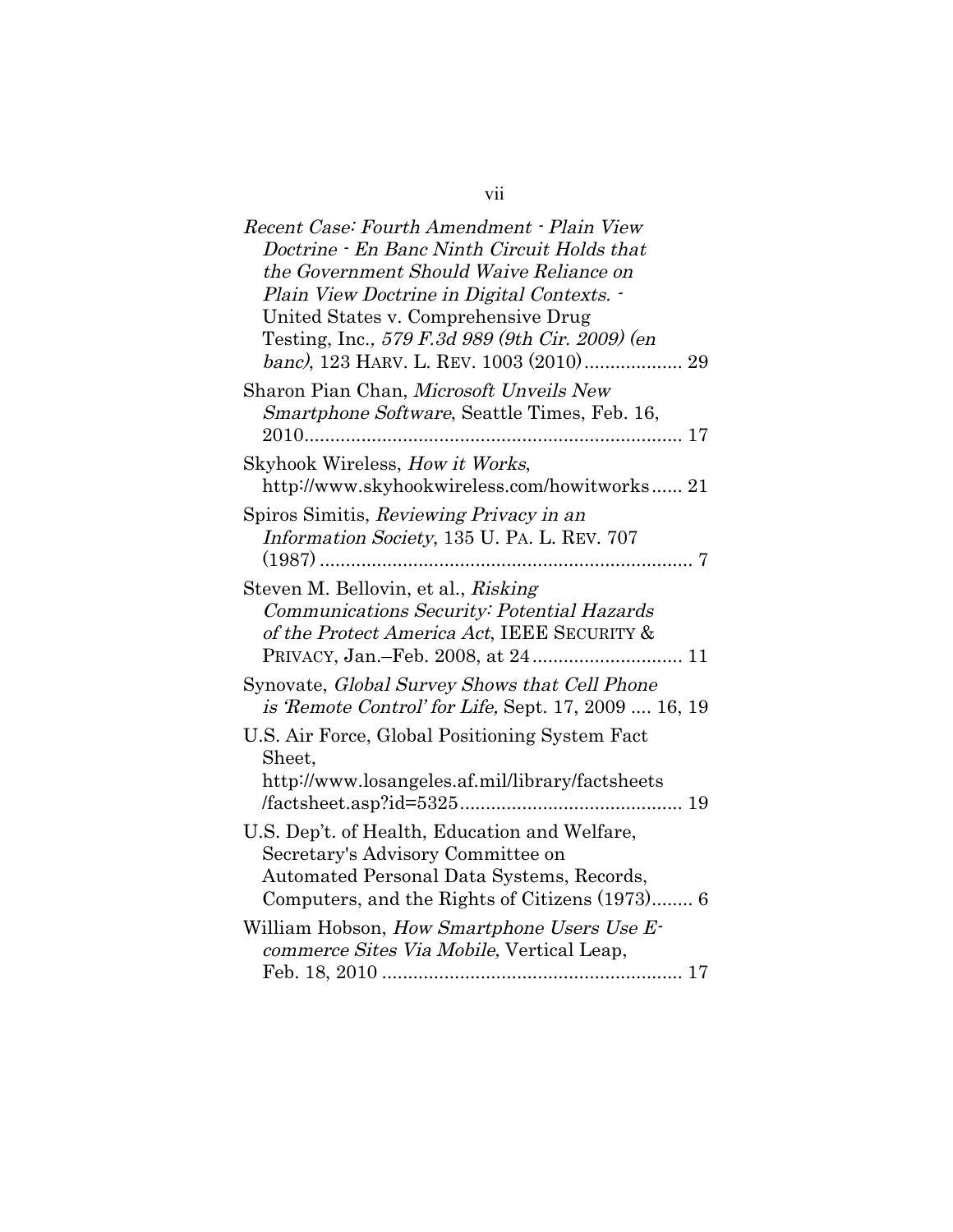#### INTEREST OF THE AMICI CURIAE1

The Electronic Privacy Information Center ("EPIC") is a public interest research center in Washington, D.C., which was established in 1994 to focus public attention on emerging civil liberties issues and to protect privacy, the First Amendment, and other Constitutional values.

EPIC has participated as amicus curiae in several cases before this Court and other courts concerning privacy issues, new technologies, and Constitutional interests, including Doe v. Reed, 529 F.3d 892 (9th Cir. 2008), cert. granted, 130 S. Ct. 1011 (U.S. Dec. 14, 2009) (No. 09-559); Flores-Figueroa v. United States, 129 S. Ct. 1886 (2009); Herring v. United States, 129 S. Ct. 695 (2009); Crawford v. Marion County Election Board, 128 S. Ct. 1610 (2008); Hiibel v. Sixth Judicial Circuit of Nevada, 542 U.S. 177 (2004); Doe v. Chao, 540 U.S. 614 (2003); Smith v. Doe, 538 U.S. 84 (2003); Department of Justice v. City of Chicago, 537 U.S. 1229 (2003); Watchtower Bible and Tract Society of N.Y., Inc. v. Village of Stratton, 536 U.S. 150 (2002); Reno v. Condon, 528 U.S. 141 (2000); National Cable

<sup>&</sup>lt;sup>1</sup> Letters of consent to the filing of this brief have been lodged with the Clerk of the Court pursuant to Rule 37.3. Amici lodged with the Court Petitioners' and Respondents' letters of consent contemporaneous with the filing of this brief. In accordance with Rule 37.6, the undersigned states that no monetary contributions were made for the preparation or submission of this brief, and this brief was not authored, in whole or in part, by counsel for a party.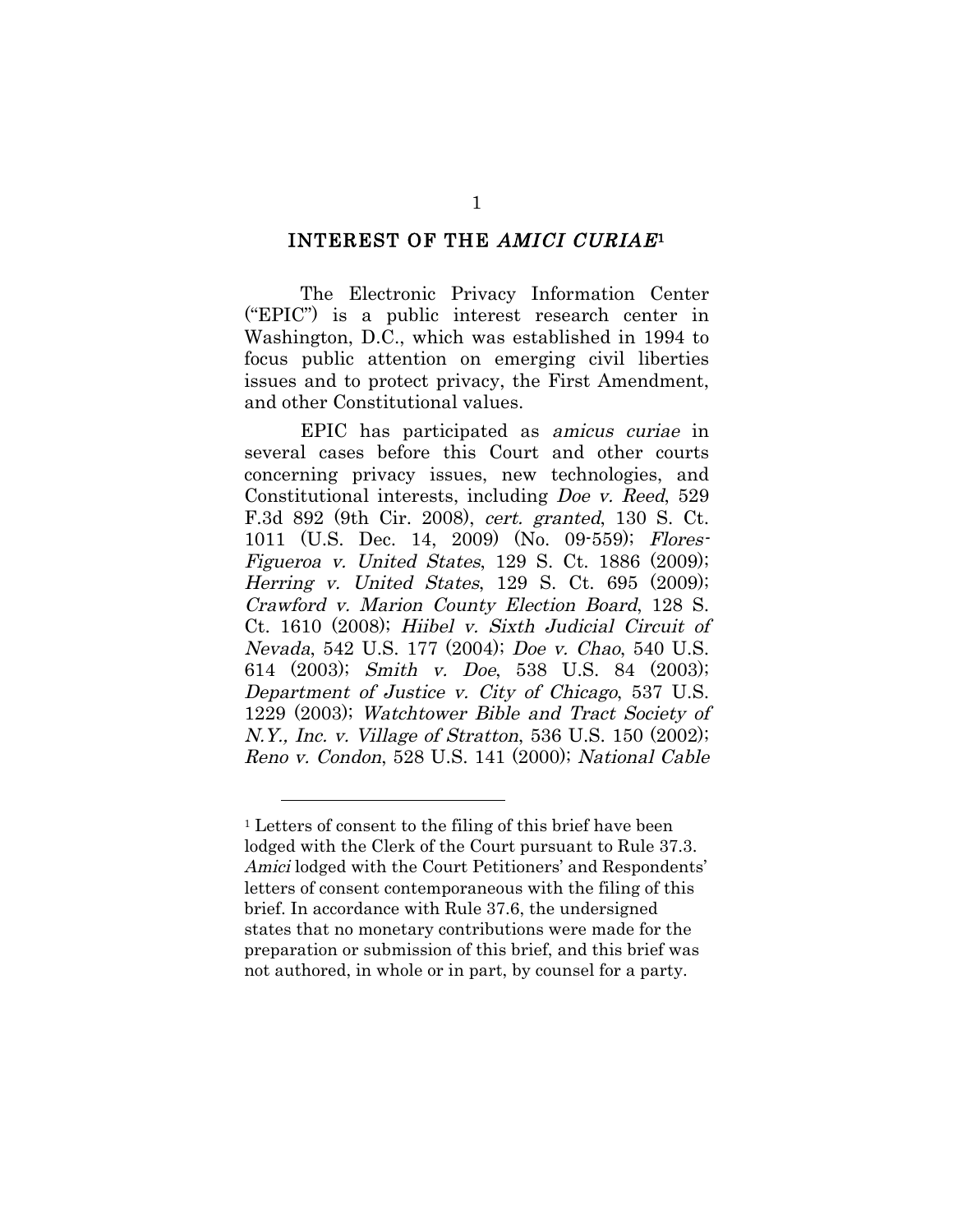and Telecommunications Association v. Federal Communications Commission, 555 F.3d 996 (D.C. Cir. 2009); Bunnell v. Motion Picture Association of America, No. 07-56640 (9th Cir. filed Nov. 12, 2007); Kohler v. Englade, 470 F.3d 1104 (5th Cir. 2006) 470 F.3d 1104 (5th Cir. 2006); United States v. Kincade, 379 F.3d 813 (9th Cir. 2004), cert. denied 544 U.S. 924 (2005); and State v. Raines, 857 A.2d 19 (Md. 2003).

EPIC has a longstanding interest in workplace privacy2 and electronic message privacy3 and has worked on several public awareness campaigns regarding these topics. In 2009, EPIC submitted a brief4 in Bunnell v. MPAA.5 EPIC's amicus brief supported the application of the federal Wiretap Act's protections to email messages in circumstances when the messages are briefly stored while they pass through mail servers. In Bunnell, a former employee hacked his ex-employer's corporate email server to secretly swipe private emails as they were transmitted. EPIC argued that the Wiretap Act applies to these sorts of circumstances by barring "interception" of electronic communications. EPIC has long advocated for application of the

<sup>2</sup> See EPIC: Workplace Privacy,

http://epic.org/privacy/workplace/.

<sup>3</sup> See EPIC: Gmail Privacy, http://epic.org/privacy/gmail/faq.html.

<sup>4</sup> See EPIC: Bunnel v. MPAA, http://epic.org/privacy/bunnell/.

<sup>5</sup> Bunnell v. Motion Picture Association of America, No. 07-56640 (9th Cir. filed Nov. 12, 2007).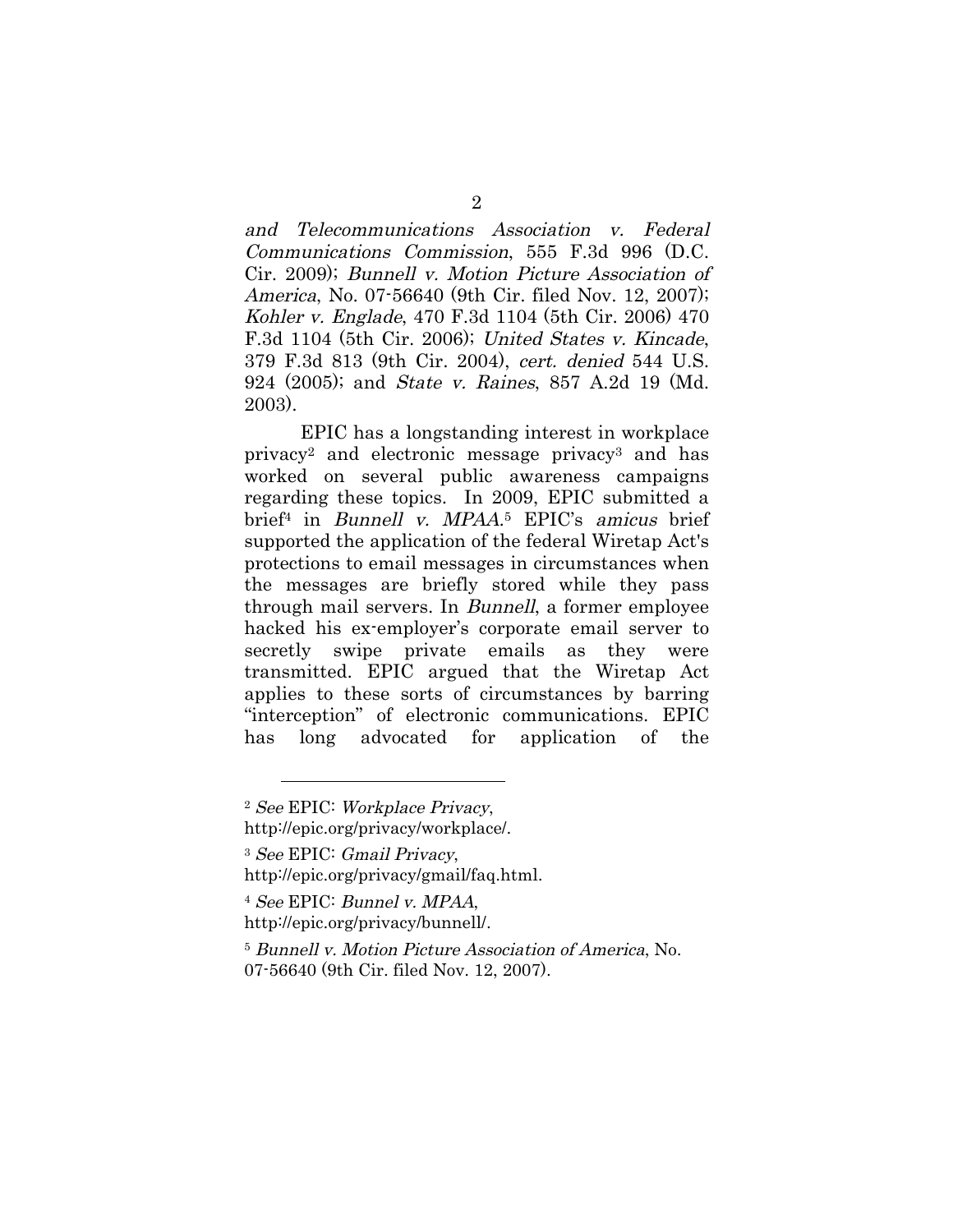"interception" standard to email, and filed a 2004 amicus brief on this issue in U.S. v. Councilman.6

EPIC supports the right of public employees<sup>7</sup> to retain their privacy while engaging in personal communications while on the job. The Ninth Circuit's determination in the present case recognizes individuals' reasonable expectations of workplace privacy. Also, the Ninth Circuit established workable data minimization principles—principles that respect employees' expectations—in Comprehensive Drug Testing. If the Court overturns the Ninth Circuit in this case, it will dash millions of public employees' privacy expectations and subject personal communications to invasive government monitoring.

#### Technical Experts and Legal Scholars

Grayson Barber, Esq. Grayson Barber, LLC

David Chaum Chaum, LLC

<sup>6</sup> United States v. Councilman, 373 F.3d 197 (1st Cir. 2004).

<sup>7</sup> In O'Connor v. Ortega, 480 U.S. 709, 715 (1987), the Court held that "[s]earches and seizures by government employers or supervisors of the private property of their employees, therefore, are subject to the restraints of the Fourth Amendment." Similar searches by private employers are not typically subject to Fourth Amendment restraints.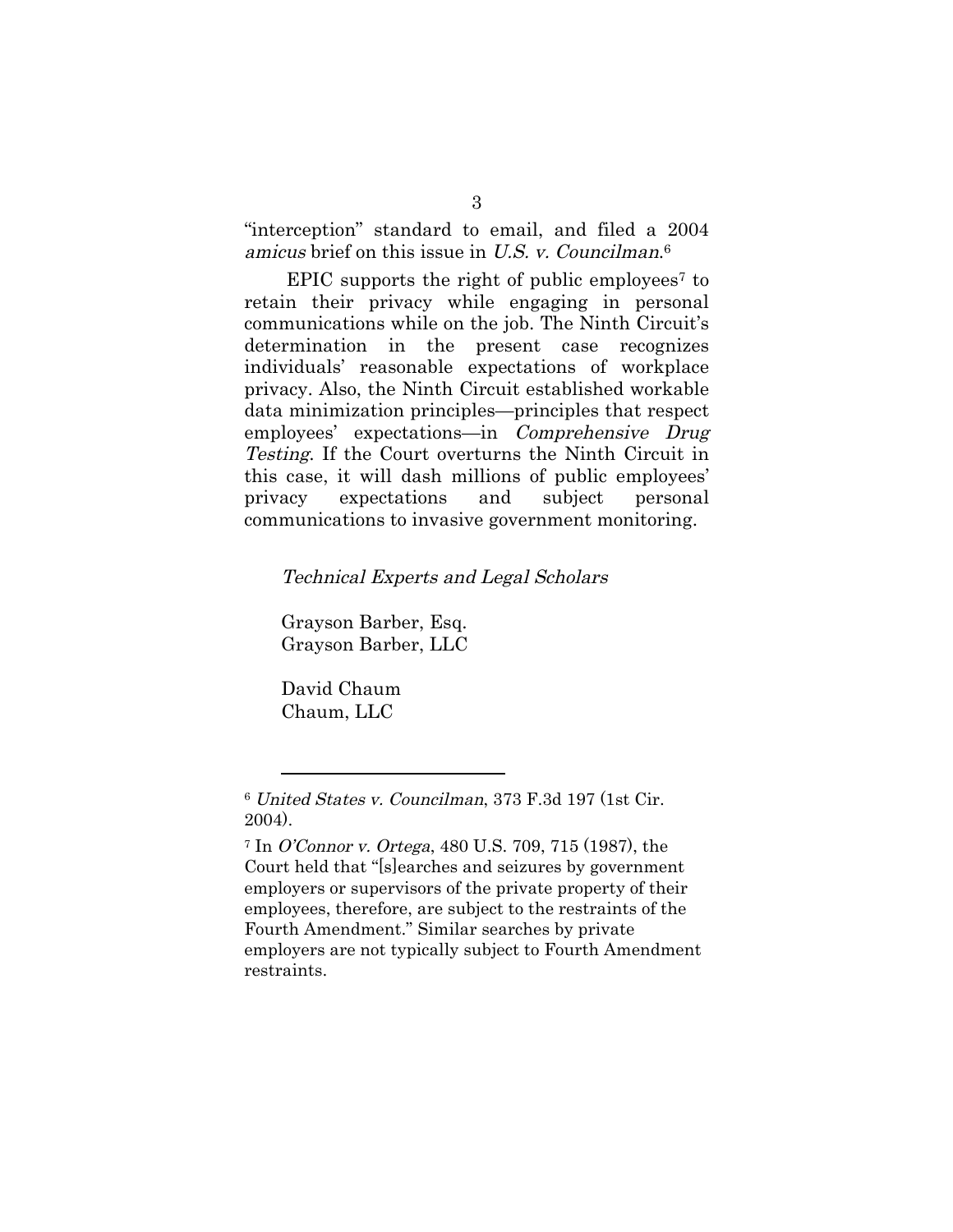Julie E. Cohen Professor of Law, Georgetown University Law Center

Simon Davies Director General, Privacy International

David Farber Professor of Computer Science and Public Policy, Carnegie Mellon University

Mary Minow Library Law Consultant

Pablo G. Molina Associate VP of IT and Campus CIO, Georgetown University

Peter G. Neumann Principal Scientist, SRI International Computer Science Lab

Barbara Simons IBM Research (Retired)

Latanya Sweeney Distinguished Career Professor of Computer Science, Carnegie Mellon University

(Affiliations are for identification only)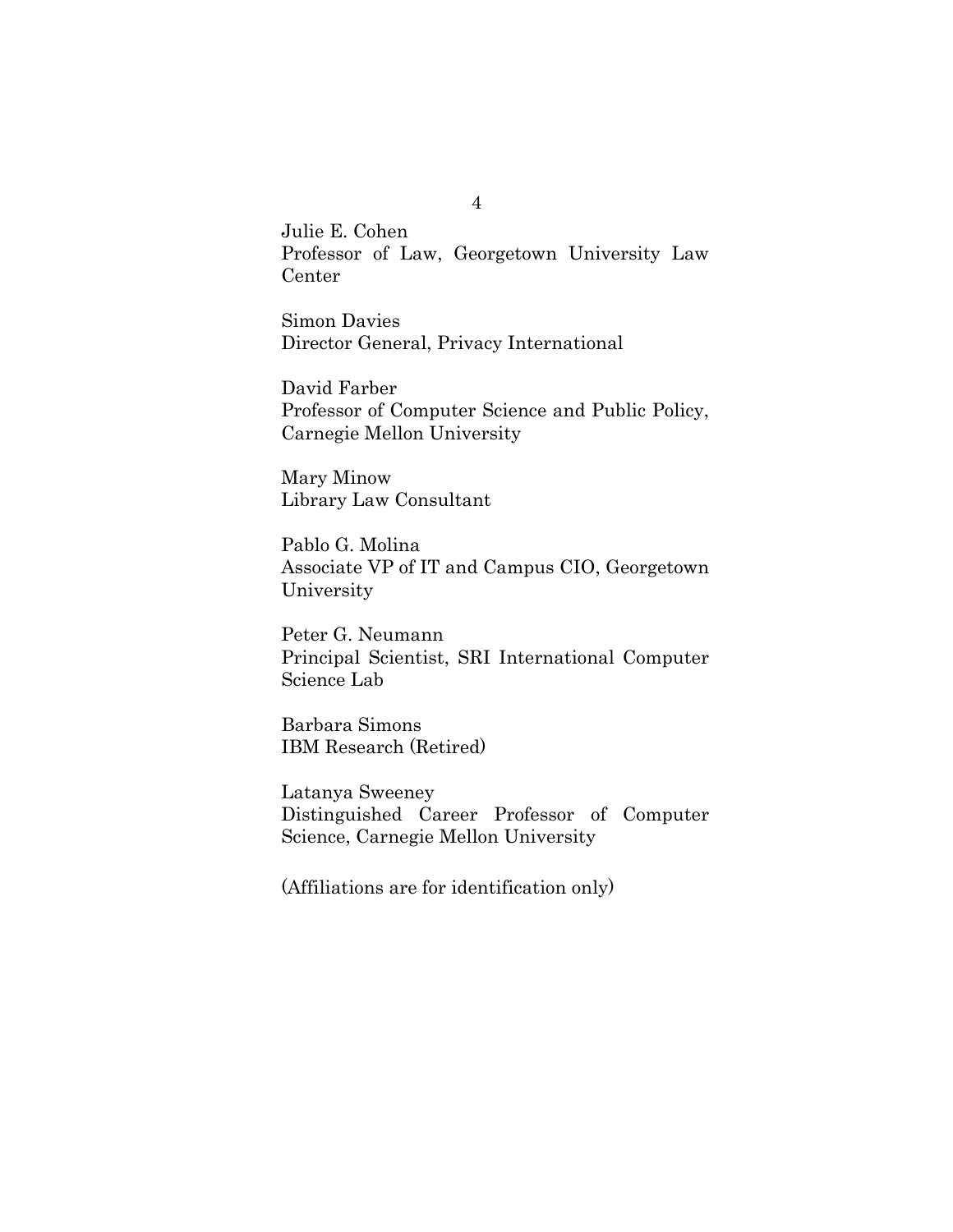#### SUMMARY OF THE ARGUMENT

Government agencies may undertake reasonable searches of public employees, but they may not pursue unbounded searches of personal communications devices. Such activity is contrary to best practices in the security industry and would expose public employees to unnecessary risk. Modern communications devices reveal an extraordinary amount of personal data. The Comprehensive Drug Testing analysis describes a useful framework for safeguarding the privacy interests of public employees while providing government agencies the opportunity to undertake appropriate investigations.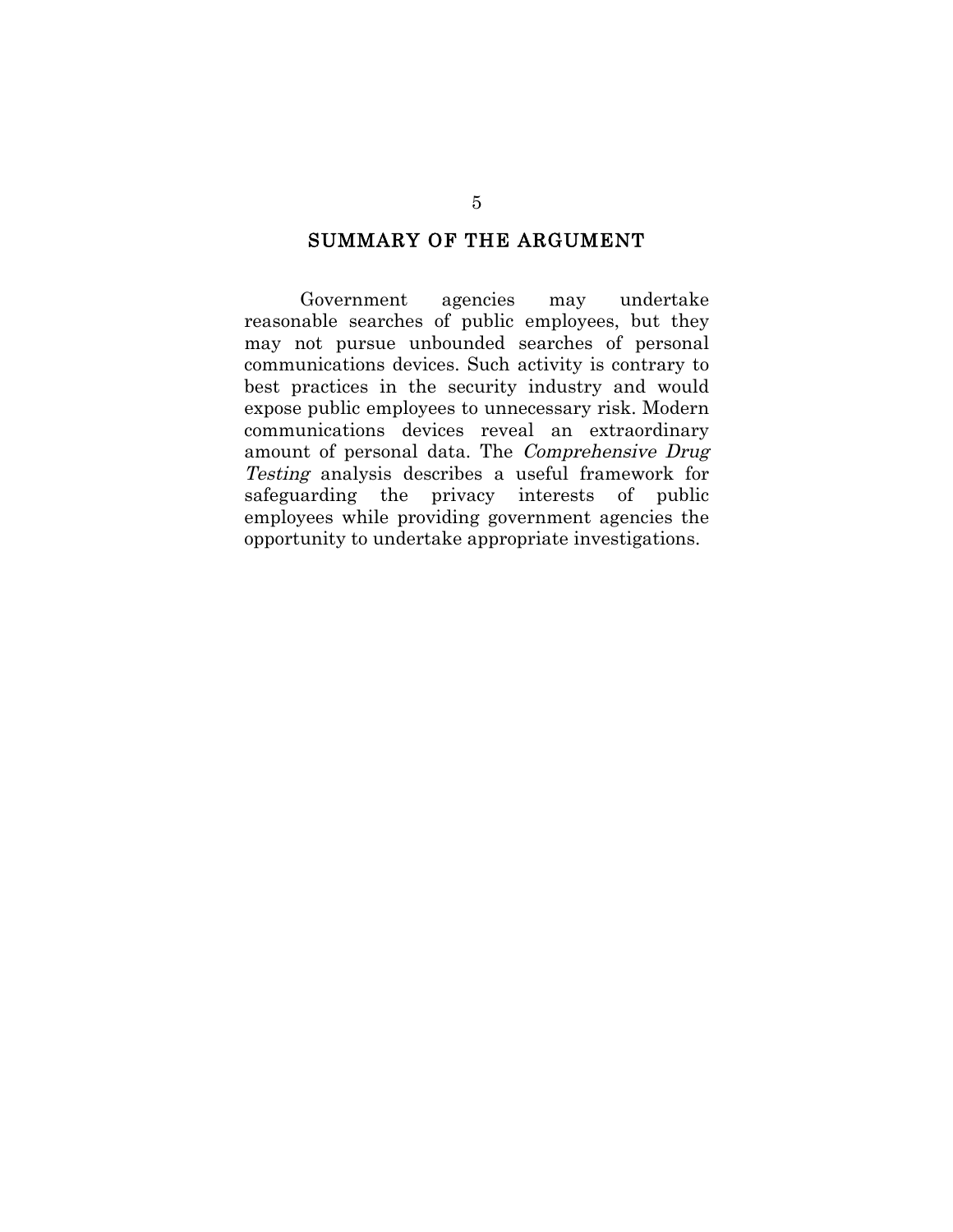#### ARGUMENT

#### I. Device Auditing Procedures that Do Not Respect Data Minimization Put Individuals At Risk

The principle of data minimization requires that auditors only collect and process personal information to the extent necessary to complete the audit. Strict adherence to this principle by public employers conducting investigatory searches is necessary to adequately protect the privacy and security of public employees.

#### A. Data Minimization is a Well-Established Principle of Information Technology Security

In 1973, the Department of Health, Education, and Welfare ("HEW") issued a report entitled "Records, Computers, and the Rights of Citizens." This report recommended that Congress enact legislation adopting a Code of Fair Information Practices for automated personal data systems.8 The HEW report provides the basis for the principles of Fair Information Practices—principles that are now universally recognized.9 The concept of data

<sup>8</sup> U.S. Dep't. of Health, Education and Welfare, Secretary's Advisory Committee on Automated Personal Data Systems, Records, Computers, and the Rights of Citizens viii (1973).

<sup>&</sup>lt;sup>9</sup> See Federal Trade Commission, Fair Information Practice Principles,

http://www.ftc.gov/reports/privacy3/fairinfo.shtm.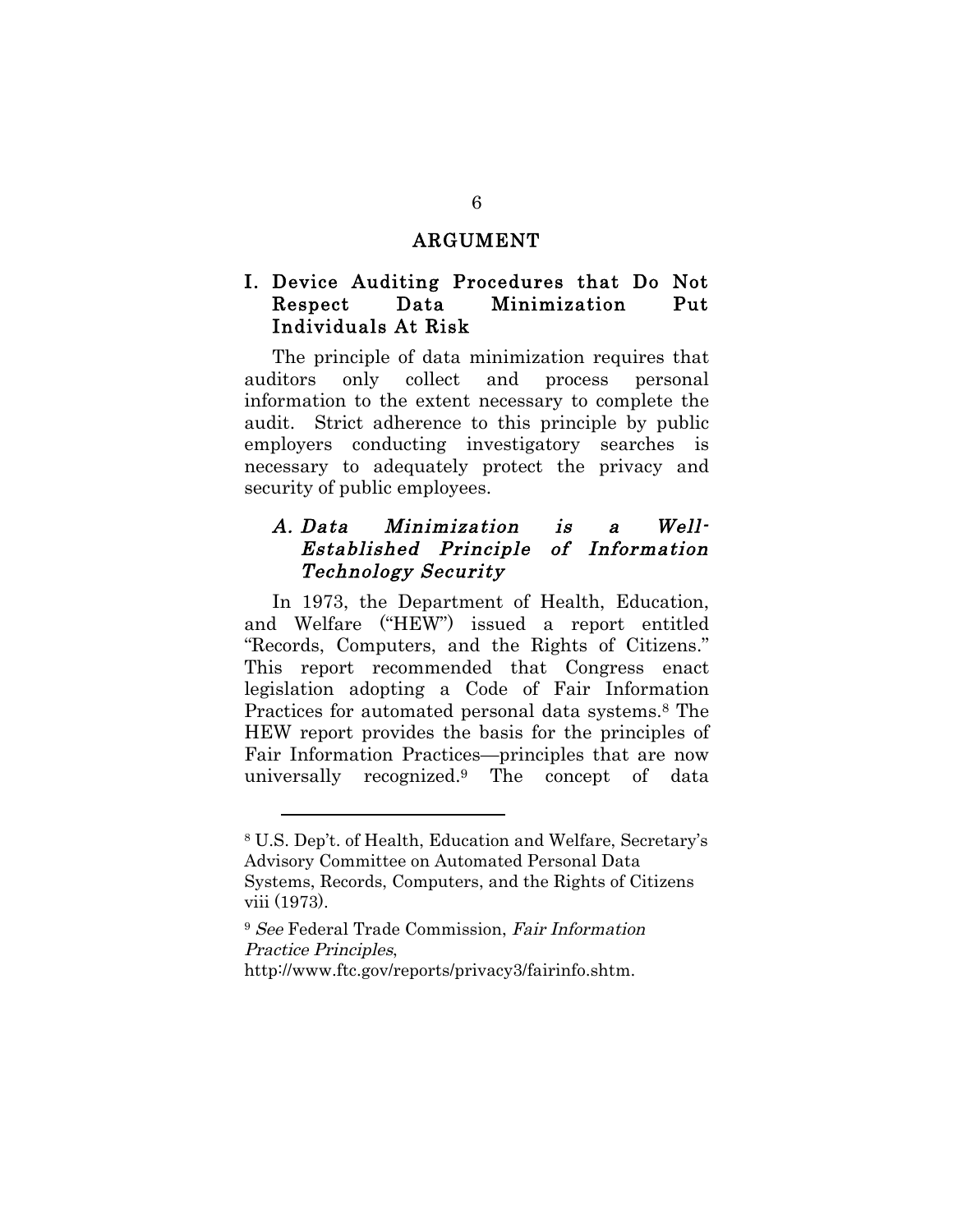minimization is inherent in Fair Information Practices. Data minimization requires that governments and other entities that collect and access individuals' personal information do so in a way that limits access and storage to the minimum amount of data necessary to accomplish a given task. Professor Spiros Simitis, while serving as the Data Protection Commissioner of the German state of Hesse, described this principle over 20 years ago:

Personal information should only be processed for unequivocally specified purposes. Both government and private institutions should abstain from collecting and retrieving data merely for possible future uses for still unknown purposes. Both national and international organizations have in fact rejected the unlimited build-up of data files. In order to be retrieved, data must be necessary to a precise goal that is within the legally acknowledged activities of the organization interested in the information. A normative barrier thus prevents the technically possible multifunctional use of the data.10

Security experts agree that the best way to prevent loss or misuse of sensitive personal information is to avoid gathering or storing it in the

<sup>10</sup> Spiros Simitis, Reviewing Privacy in an Information Society, 135 U. PA. L. REV. 707, 740 (1987).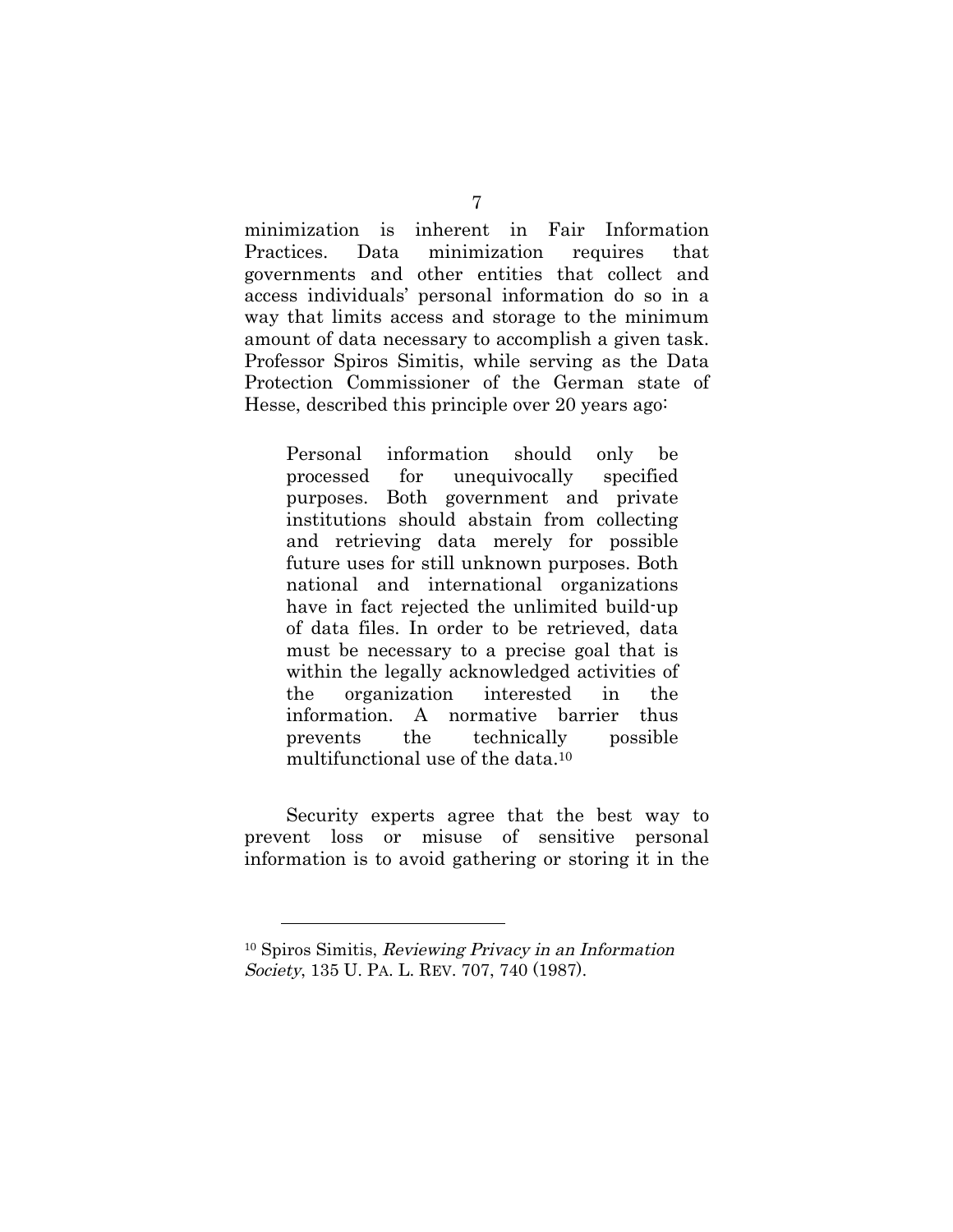first place.11 In a proposed legal framework for government data mining, Fred H. Cate, professor of law and director of the Center for Applied Cybersecurity Research at the University of Indiana, suggests "[t]he use of data minimization and anonymization and other tools to limit the amount of information revealed to only what is necessary and authorized."12 He goes further and identifies a number of tools and techniques so that "analysts can perform their jobs . . . without the need to gain access to personal data until they make the requisite showing for disclosure."13

One of the competitive advantages of leading firms and products in the electronic discovery sector is measured by how well they implement data minimization, that is, by how well they can search a corpus of information and return only those data elements that are relevant to the discovery.14 Judging

 $\overline{a}$ 

content/uploads/2010/02/Inventus\_Case-Studies\_In-

 $11$  Larry Dignan, When it Comes to Data, Less is Better, eWeek (May 3, 2005), http://www.eweek.com/c/a/Data-Storage/When-it-Comes-to-Data-Less-is-Better/.

<sup>12</sup> Fred H. Cate, Government Data Mining: The Need for a Legal Framework, 43 HARV. C.R.-C.L. L. REV. 435, 488 (2008).

<sup>13</sup> Id. at 488–89.

<sup>&</sup>lt;sup>14</sup> E.g., Hemanth Salem & James Ramsey, Advanced Practices in Data Minimization, Encore Discovery Solutions,

http://www.encorelegal.com/discoveries/data\_minimization .html; Inventus, Case Study: In-House Data Minimization, http://www.inventus.com/wp-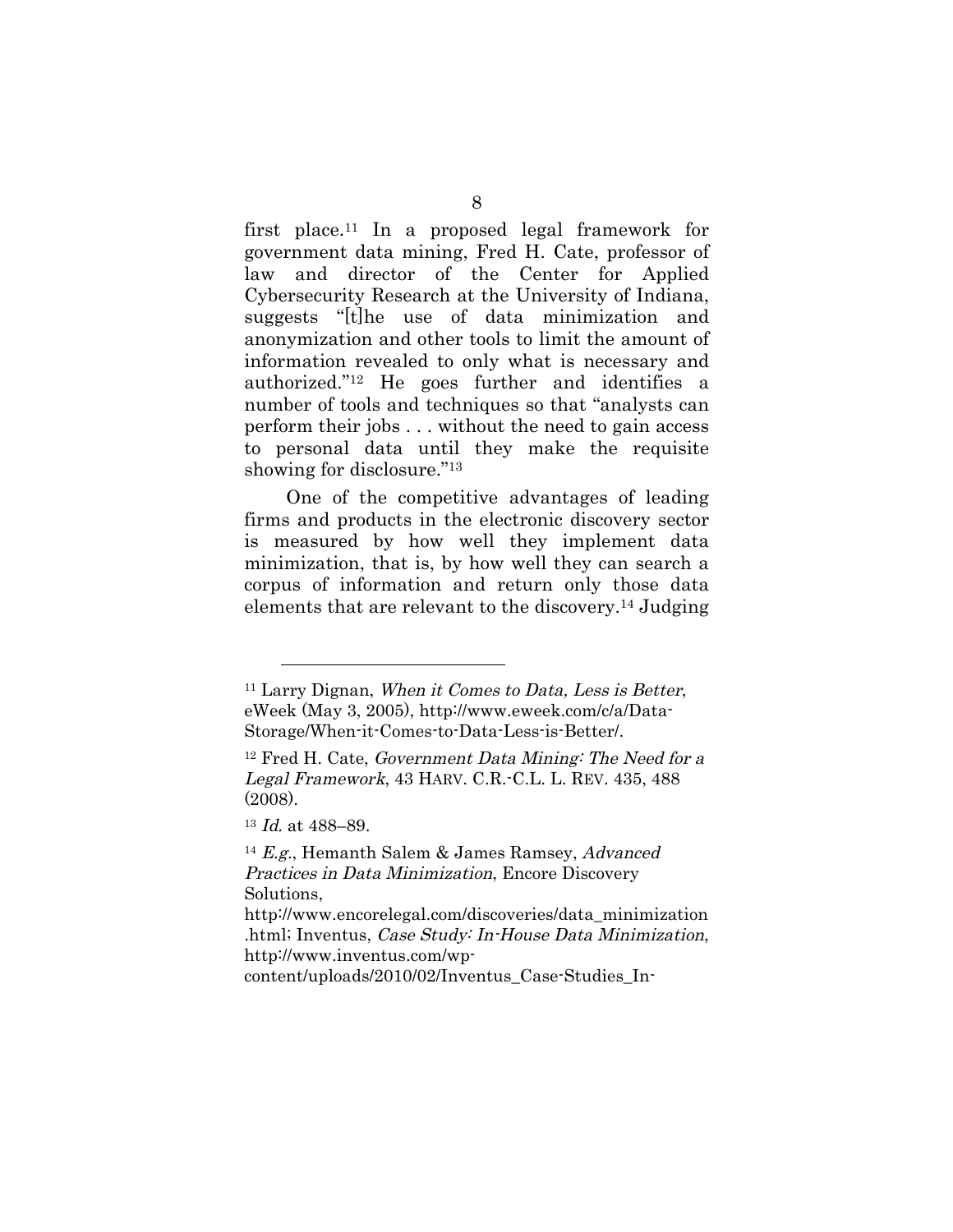by the wide availability of commercial technology products and services for data classification, protection and leak prevention, the state of technology is such that employers can investigate easily some elements of employee communications without gaining access to the content of the communications.

If sensitive information must be stored and accessed, the principle of data minimization requires that the smallest possible amount of information be used. Congress has acknowledged the importance of data minimization. For example, the amendments to the Foreign Intelligence Surveillance Act require adoption of minimization procedures as appropriate for all data acquisitions authorized under the section.15 The definition of "minimization procedures" is set forth in two different portions of the statute, one for physical searches16 and one for electronic surveillance.<sup>17</sup>

The two definitions include four types of procedures: procedures "reasonably designed in light of the purpose and technique of the particular surveillance, to minimize the acquisition and retention, and prohibit the dissemination, of nonpublicly available information concerning unconsenting United States persons;" procedures to prevent the unnecessary dissemination of

House-Data-Minimization1.pdf; Modus, Electronic Discovery, http://www.discovermodus.com/edisc.pdf.

 $15\ 50\ U.S.C.$  §  $1881a(e)(1)(2009)$ .

<sup>16 50</sup> U.S.C. § 1821(4) (2009).

<sup>17 50</sup> U.S.C. § 1801(h) (2009).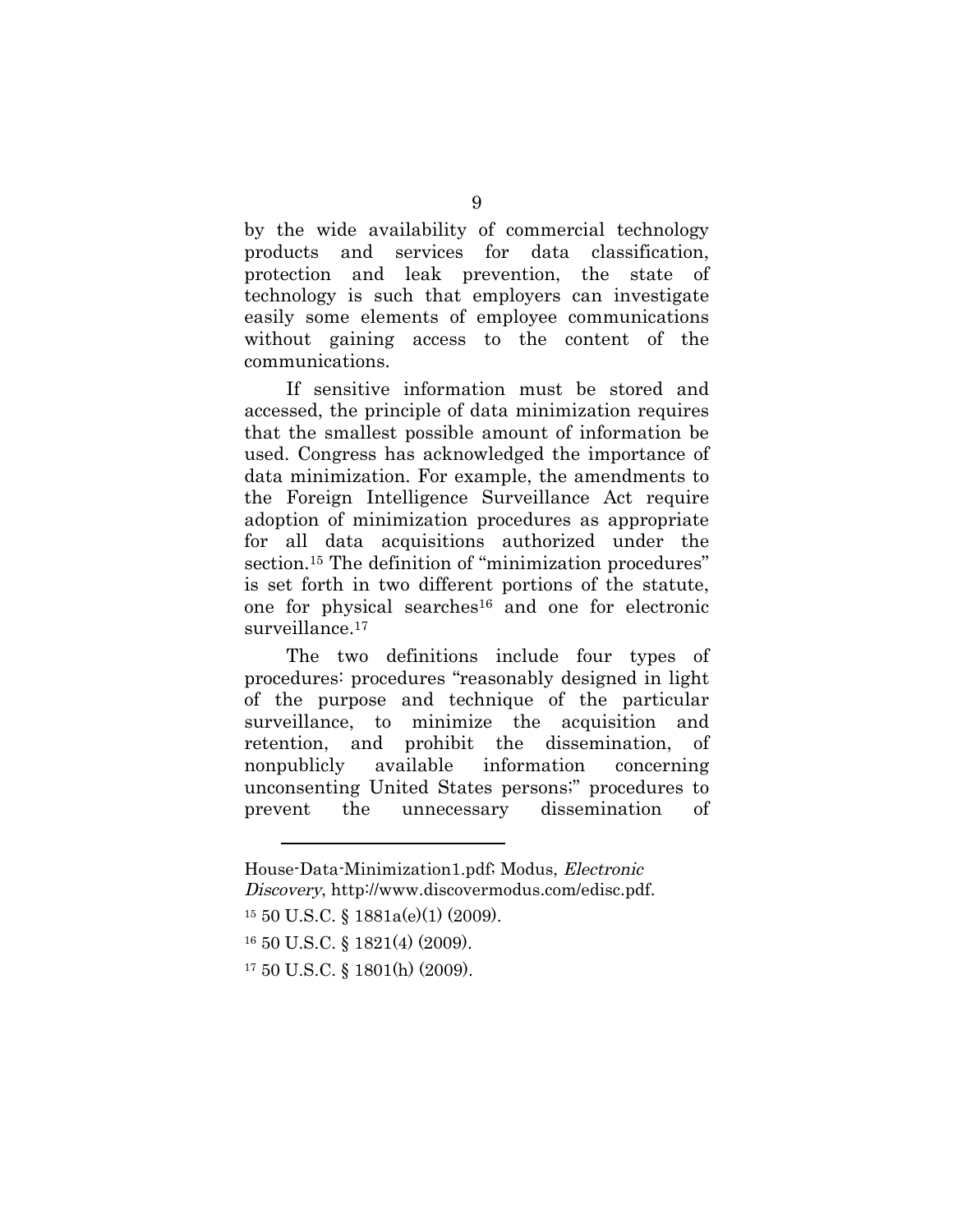nonpublicly available information "in a manner that identifies any United States person, without such person's consent;" procedures that require the disposal within 72 hours of the "contents of any communication to which a United States person is a party" acquired without a court order unless a new court order is obtained allowing retention, disclosure, or dissemination; and procedures that allow for exceptions to the retention and dissemination restrictions with respect to criminal evidence.18 These terms demonstrate Congress's awareness that acquisition limitations are necessary but not sufficient, and that limitations on the government use of sensitive personal information are also required. These terms are mirrored in other statutes governing similar searches, including the provisions for investigatory wiretaps in the criminal context.19

### B. In the Absence of Data Minimization, Public Employees Would Be Exposed to Unnecessary Risk

Data minimization is classified as a security method as much a privacy protection.20 In fact, while speaking on a recent panel on Information Security Best Practices, two professors at the Wharton School of Business characterized the retention of personal

<sup>18 50</sup> U.S.C. § 1801(h) (2009).

<sup>19 18</sup> U.S.C. § 2518(5) (2009).

 $20$  Dignan, supra note 11 (noting that minimization practices "won't end the theft of customer information, but it will limit what data there is to steal (or lose)").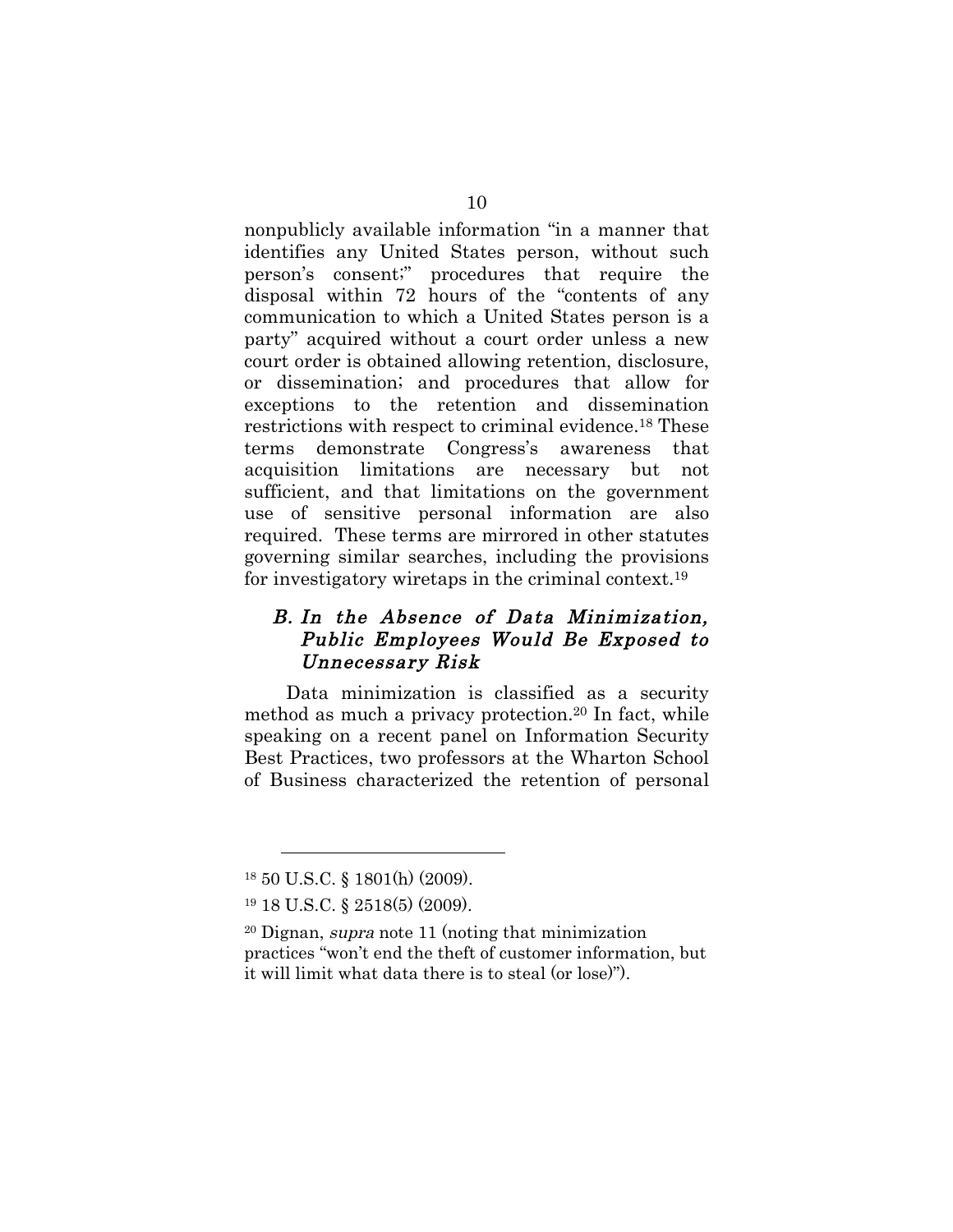data as "increasingly a liability for companies" concerned about the risks of data breaches.21

In 2008, a group of six security experts analyzed the Protect America Act of 2007,<sup>22</sup> the amendments to the Foreign Intelligence Surveillance Act, looking for potential security hazards of the statutory scheme. These researchers included Whitfield Diffie of Sun Microsystems and Peter G. Neumann, a wellknown expert in information security. They concluded that "minimization matters," specifically finding that "[a]n architecture that minimizes collection of communications lowers the risk of exploitation by outsiders and exposure to insider attacks. . . . It should be fundamental to the system's design that the combination of interception location and selection methods minimizes the collection of purely domestic traffic."23

In O'Connor v. Ortega, this Court held that "public employer intrusions on the constitutionally protected privacy interests of government employees for . . . investigations of work-related misconduct should be judged by the standard of reasonableness."24 Under the reasonableness

<sup>21</sup> Forbes, What Personal Data Should You Keep—And Toss? (Mar. 19, 2009), available at

http://www.forbes.com/2009/03/19/heartland-paymentsecurity-entrepreneurs-sales-marketing-security.html.

<sup>22</sup> Pub. L. No. 110-55, 121 Stat. 552 (2007).

<sup>23</sup> Steven M. Bellovin, et al., Risking Communications Security: Potential Hazards of the Protect America Act, IEEE SECURITY & PRIVACY, Jan.–Feb. 2008, at 24, 31.

<sup>24</sup> O'Connor v. Ortega, 480 U.S. 709, 725 (1987).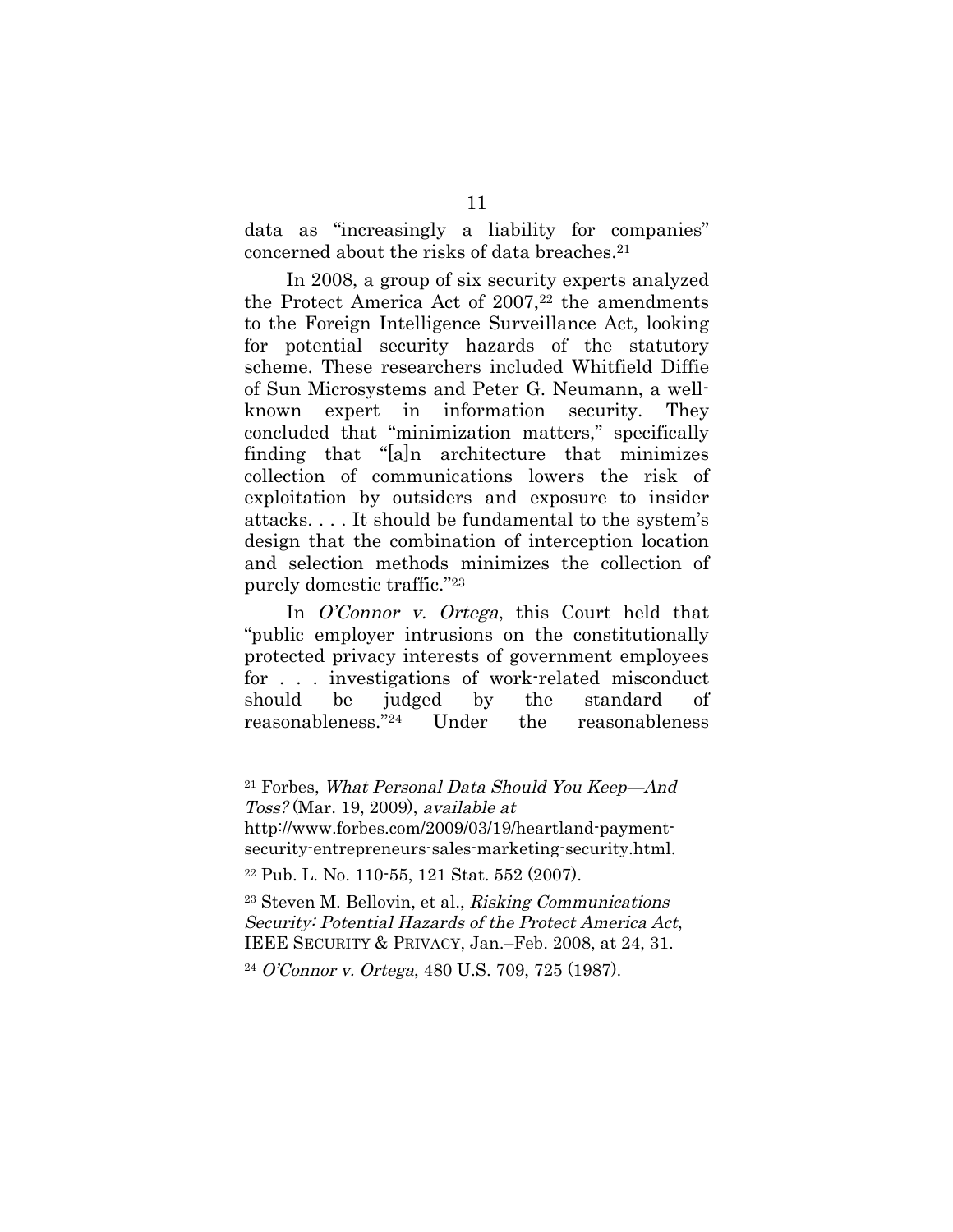standard, "one must determine whether the search as actually conducted 'was reasonably related in scope to the circumstances which justified the interference in the first place.'"25 Given the widespread acceptance of data minimization as a principle of electronic security, an electronic search that fails to employ data minimization techniques is unreasonable.

#### II. Communications Devices Reveal Sensitive Personal Information

Employer-issued communications devices access sensitive personal information in a variety of ways. They are capable of accessing the internet, sending and receiving electronic messages, and collecting locational data.

### A. Many Employers Issue and Monitor Sophisticated Communications Devices to Employees

Many employers pay for cellphones, smartphones, and laptops that are issued to employees. A recent USA Today poll found that 59% of professionals reported that their employer paid for the laptop they regularly use for work.26 Fifty-six percent of professionals said that their employer paid for their smart phone.<sup>27</sup> Twenty-four percent said

<sup>25</sup> Id. at 726 (quoting Terry v. Ohio, 392 U.S. 1, 20 (1968)).

<sup>26</sup> Michelle Kessler, Some Employees Buy Own Laptops, Phones for Work, USA Today, June 16, 2008, available at http://www.usatoday.com/money/workplace/2008-06-15 electronic-devices-workplace\_N.htm.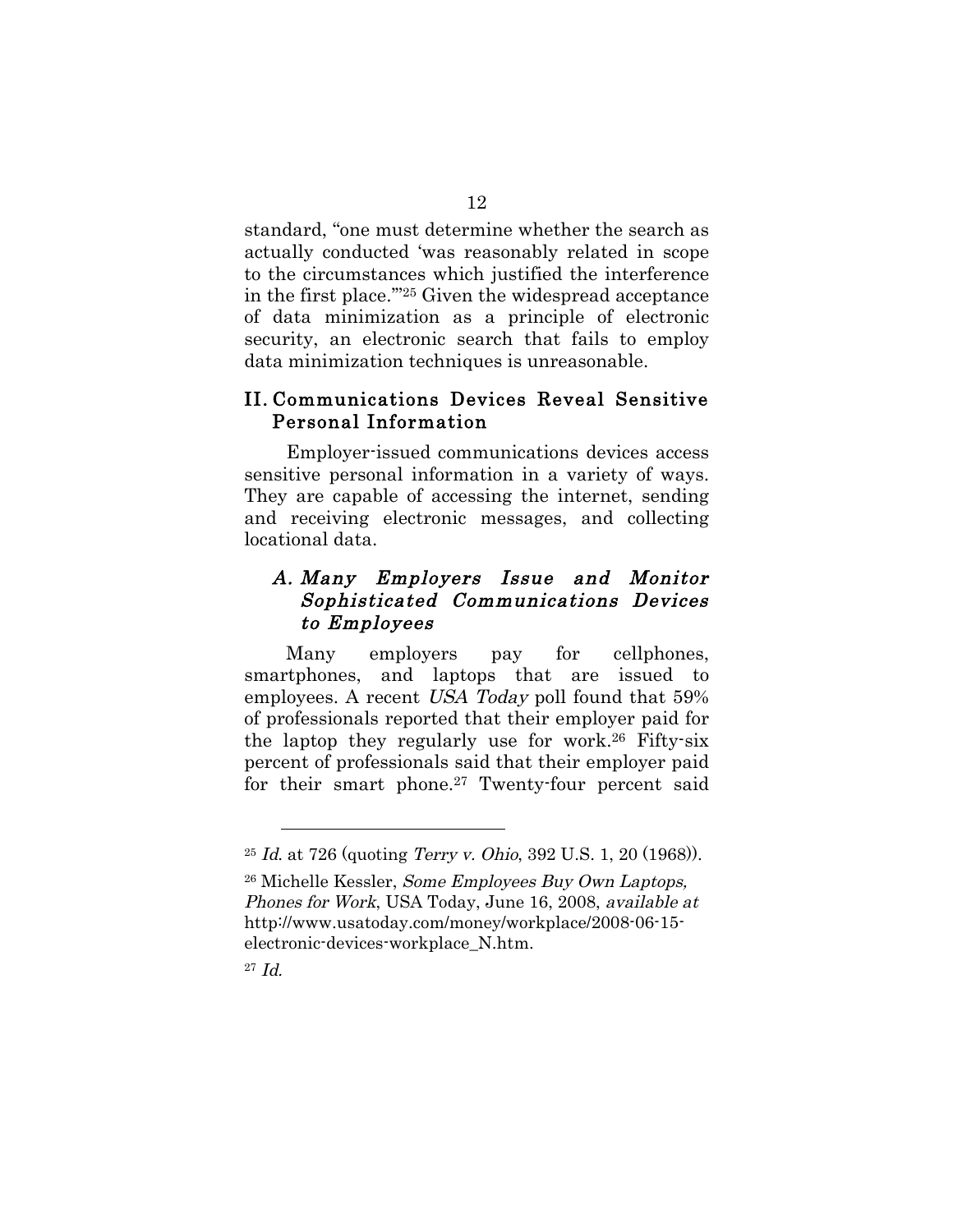that their employer paid for their regular cellphone.<sup>28</sup> And 21% of employees surveyed said that their employer paid for their Personal Digital Assistant.29 The article also reported that since most employees are not going to use or carry two cellphones or laptops, company-issued equipment usually gets used for non-work purposes.30

The smartphones that employers often buy for employees boast a variety of features. Apple, the maker of the iPhone, boasts that

iPhone uses fast 3G and Wi-Fi wireless connections to deliver rich HTML email, Maps with GPS, and Safari—the most advanced web browser on a mobile device. It has Google and Yahoo! search built in. And since iPhone multitasks, you can make a phone call while emailing a photo or surfing the web over a Wi-Fi or 3G connection.31

The iPhone includes features that allow users to make phone calls, send text messages, send emails, surf the internet, and play media files. Blackberry smartphones, products of Research in Motion, boast similar features. Blackberry devices allow users to send and receive email, send and receive text

<sup>28</sup> Id.

<sup>29</sup> Id.

<sup>30</sup> Id.

<sup>&</sup>lt;sup>31</sup> Apple, *iPhone: Find Out Why You'll Love iPhone*, http://www.apple.com/iphone/why-iphone/.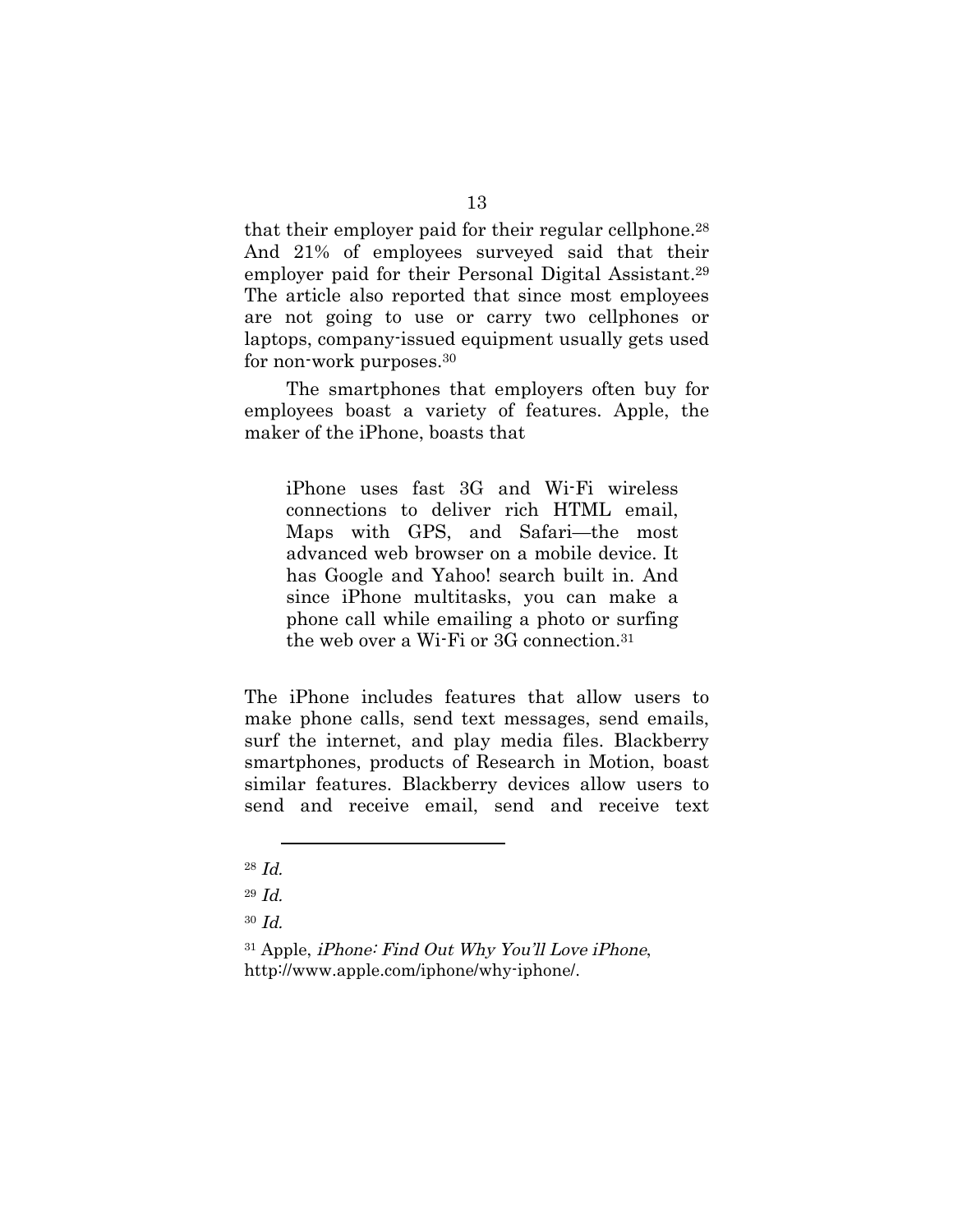messages and phone calls, instant message with friends and colleagues, browse the internet, use GPS applications, and play media files (among other things).32 Palm and several other companies manufacture similar devices. These smartphones rely on a "3G" Network, which allows simultaneous use of speech and data services and higher data rates than older networks.

Ordinary cell phones also offer many of these features. Companies such as Motorola, Samsung, and LG offer cell phones that can access the internet, send and receive emails, make phone calls, and send and receive text messages.

At the same time that many employers are issuing mobile communication devices to employees, the employers are also monitoring those devices. A 2007 Electronic Monitoring Surveillance Survey by the American Management Association, polled employers, including public employers, about their companies' monitoring practices. More than half of employer respondents reported that their organization monitors all employees' internet usage.33 An additional 14% indicated that the organization monitors the internet usage of selected categories of employees.34 Twenty-eight percent of

<sup>32</sup> Blackberry, Blackberry Smartphones, http://na.blackberry.com/eng/devices/.

<sup>33</sup> American Management Association, Electronic Monitoring Surveillance Survey, Feb. 2008, available at http://press.amanet.org/press-releases/177/2007-electronicmonitoring-surveillance-survey/.

<sup>34</sup> Id.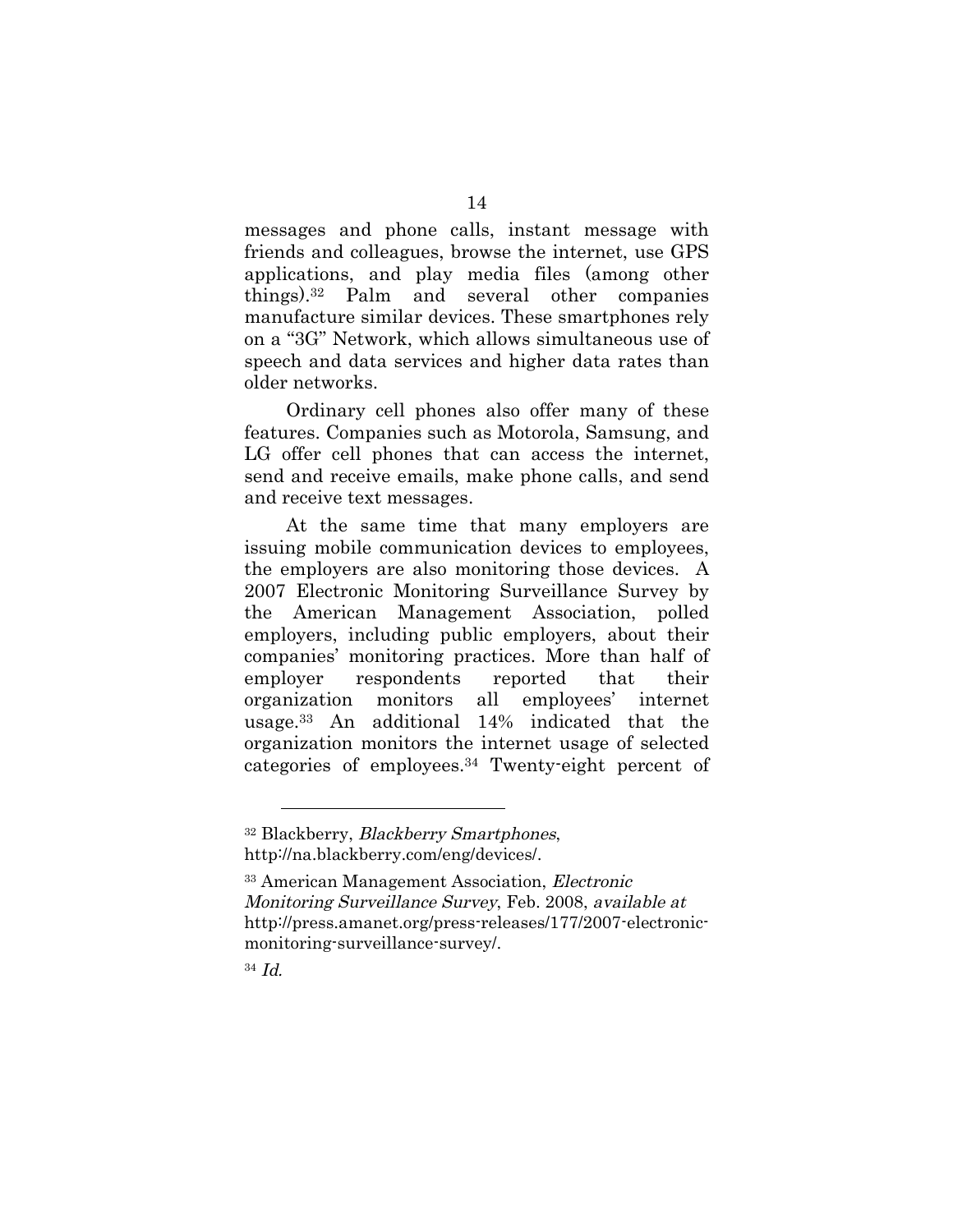responding employers reported that they monitor all employees' computer use for time spent, matter/content, or keystrokes entered.35 Another 17% reported that they monitor the computer use of selected job categories.<sup>36</sup> Twenty-five percent of employers reported that they store and review all employees' computer files.37 Another 18% reported that they store and review some employees' computer files.38

Forty-three percent of employers reported that they monitored at least some employees' email.39 Of those employers, 96% monitored external email (incoming and outgoing), and 58% monitored internal email (sent among employees).40 One in ten of those employers reported that their employees do not know about the organization's policy of monitoring email.41

Forty-five percent of employers indicated that their organization monitors at least some employees' telephone usage (time spent and numbers called).42 Sixteen percent of those employers report that their employees do not know about the organization's policy of monitoring telephone use.43

 $35$  *Id.* 

- 36 Id.
- 37 Id.
- 38 Id.
- 39 Id.
- 40 Id.
- 
- $41$  *Id.*
- 42 Id.
- $43$  *Id.*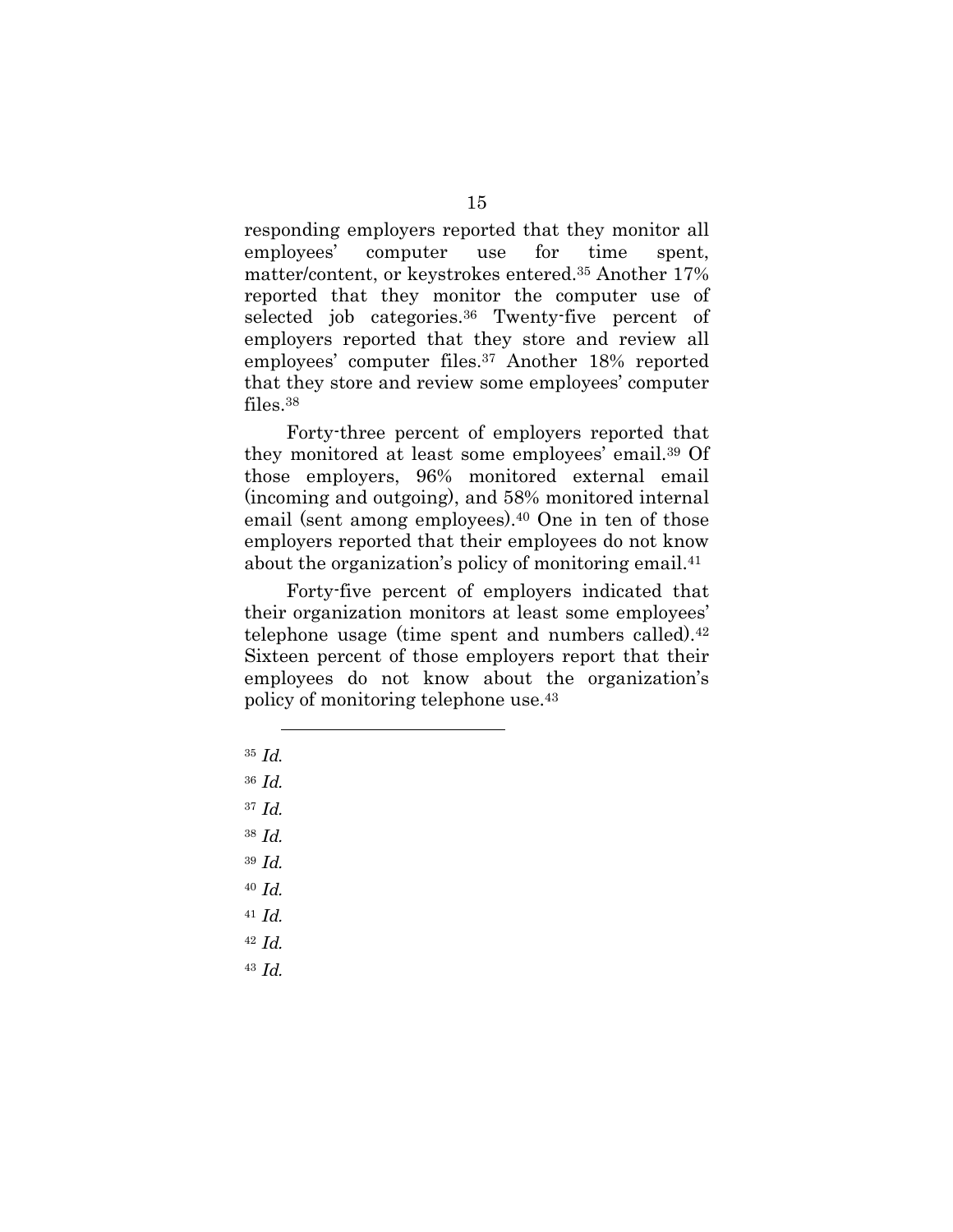### B. Employer-Issued Communications Devices Reveal Internet Browsing History and Web Search Data

Mobile devices, including those issued by employers, have also become an increasingly popular way to access the internet. A 2009 Pew Research Center study reported that 55% of American adults connect to the internet wirelessly, either through a WiFi or WiMax connection via their laptops or through their handheld device like a smart phone.44 The same study reports that more than half of 18- to 29-year-olds have accessed the internet wirelessly on a cell phone (55%). A global study conducted by market research firm Synovate found that 17% of respondents use internet browsing on their mobile phones, including 31% of U.K. respondents and 26% of U.S. respondents.45

These mobile devices can easily access web search and record web search history. Search engines are engaged in intense competition to provide default

<sup>44</sup> Pew Research Center, Internet, Broadband, and Cell Phone Statistics, Jan. 5, 2010, available at http://www.pewinternet.org/Reports/2010/Internetbroadband-and-cell-phone-statistics.aspx.

<sup>45</sup> Synovate, Global Survey Shows that Cell Phone is 'Remote Control' for Life, Sept. 17, 2009, http://www.synovate.com/news/article/2009/09/globalsurvey-shows-cell-phone-is-remote-control-for-life-42-ofamericans-can-t-live-without-it-and-almost-half-sleepwith-it-nearby.html.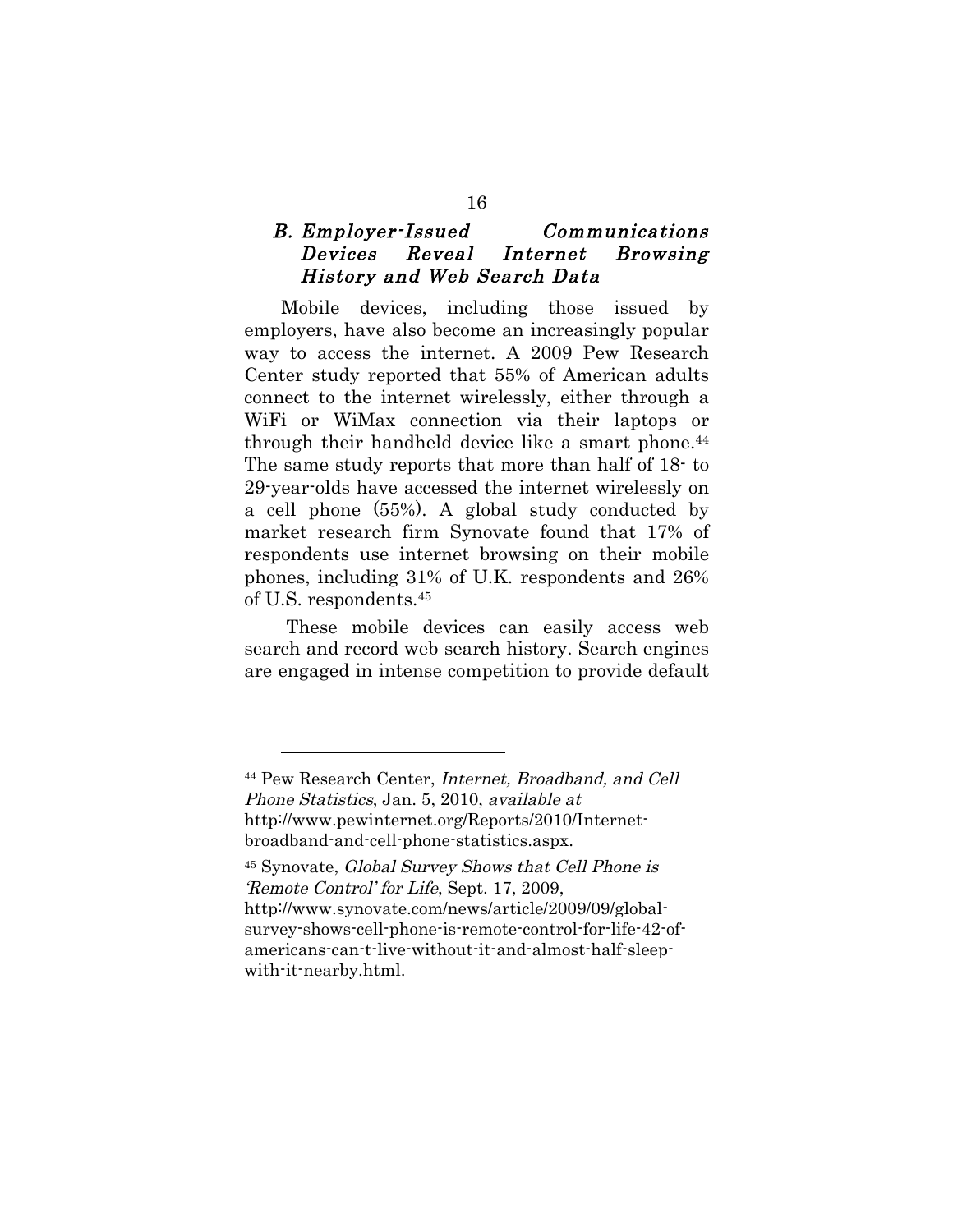search service on cell phones and smart phones.<sup>46</sup> Google and Bing competed with each other and a variety of other search engine companies to become the default searches for iPhones and Verizon mobile devices (respectively). 47 Companies such as Microsoft and Google have designed specialized search engines for cell phone and smart phone users.<sup>48</sup> Google advertises that its new version of Custom Search "enables a rich interactive mobile experience on highend devices such as Android-powered phones, iPhone, iPod touch, and Palm Pre."49

#### C. Employer-Issued Communications Devices Reveal Messaging Data

Laptops, cell phones, and smart phones are all able to send messages to outside recipients. All three can employ email technology and all three are

 $\overline{a}$ 

48 Sharon Pian Chan, Microsoft Unveils New Smartphone Software, Seattle Times, Feb. 16, 2010,

http://seattletimes.nwsource.com/html/microsoftpri0/2011 096322\_microsoftunveilsnewsmartphonesoftware.html.

49 Google, Google Custom Search for Your Smartphone, Oct. 22, 2009,

http://googlecustomsearch.blogspot.com/2009/10/googlecustom-search-for-your.html.

<sup>46</sup> Cade Metz, Verizon Snuffs Google for Microsoft Search, Register, Dec. 19, 2009,

http://www.theregister.co.uk/2009/12/19/verizon\_snuffs\_go ogle for bing.

 $47$  Id.; William Hobson, How Smartphone Users Use Ecommerce Sites Via Mobile, Vertical Leap, Feb. 18, 2010, http://www.vertical-leap.co.uk/news/how-smartphoneusers-use-ecommerce-sites-via-mobile/.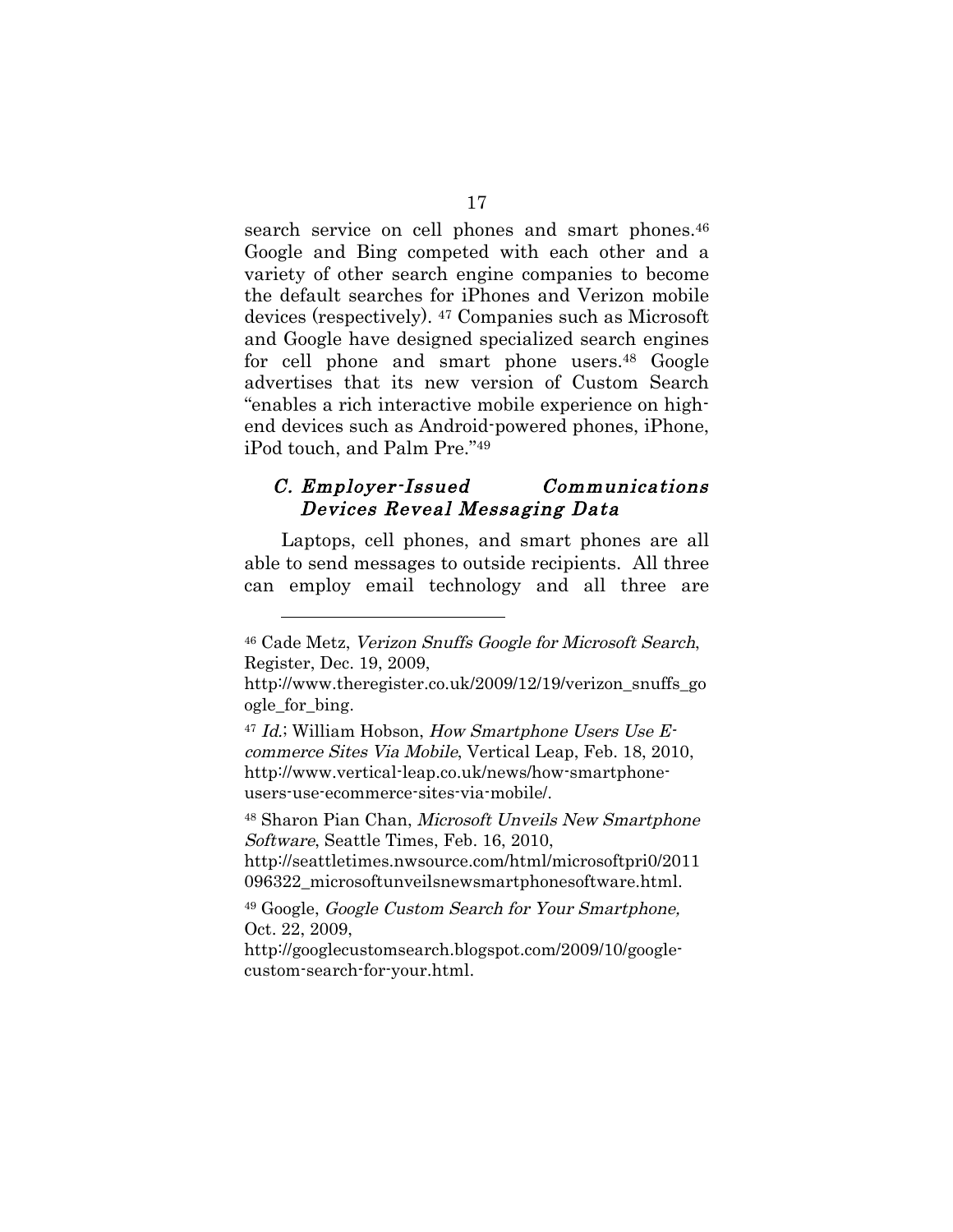capable of sending text messages; laptops can use email accounts to send text messages to mobile devices.

Many users take advantage of this technology and use mobile devices to send text messages. A 2009 study conducted by Consumers Union found that nearly 70% of respondents used their cell phones to send or receive text messages.<sup>50</sup> According to a Nielsen Mobile survey released 2008, for the second quarter of 2008, U.S. mobile subscribers sent and received on average 357 text messages per month.<sup>51</sup> Another study by CTIA Wireless Association found that over 740 billion text messages were sent over carrier networks in the U.S. during the first half of 2009.52 That is 4.1 billion text messages being sent daily (nearly twice as many as were sent during the same period the previous year).

<sup>50</sup> Consumer Union, Consumer Reports Survey Found Cell-Phone Service Providers Among Lower-Rated Services, Dec. 1, 2009, http://www.prnewswire.com/newsreleases/consumer-reports-survey-found-cell-phoneservice-providers-among-lower-rated-services-78272857.html.

<sup>51</sup> Neilson Wire, In U.S., SMS Text Messaging Tops Mobile Phone Calling, Sept. 22, 2008,

http://blog.nielsen.com/nielsenwire/online\_mobile/in-ustext-messaging-tops-mobile-phone-calling/.

<sup>52</sup> CTIA Wireless Association, The Wireless Association Announces Semi-Annual Wireless Industry Survey Results, Oct. 7, 2009,

http://www.businesswire.com/portal/site/google/?ndmView Id=news\_view&newsId=20091007006200&newsLang=en.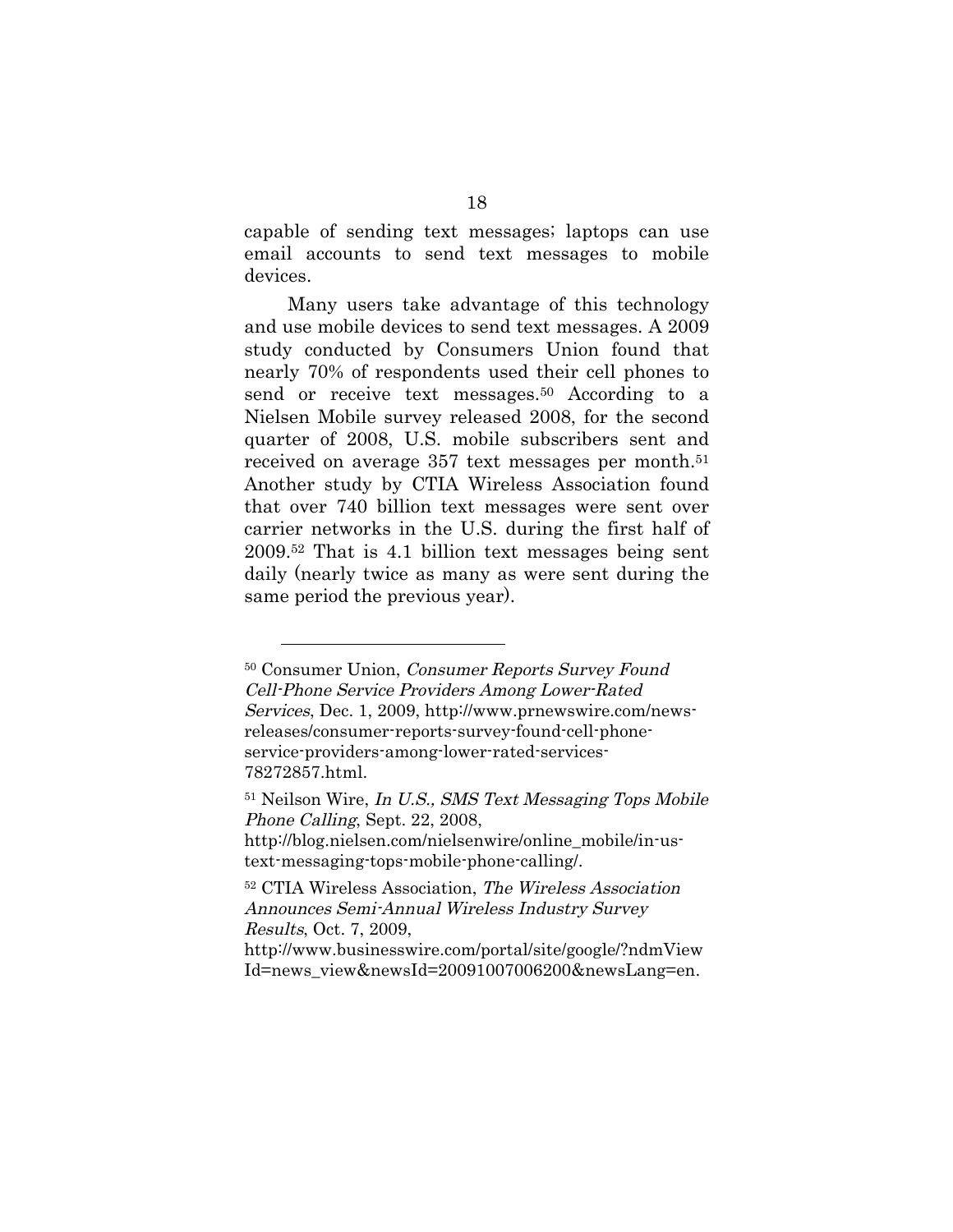In a global study 17% of respondents reported using email on their mobile on a regular basis, including 26% in the US and 25% in the UK.53 These findings were corroborated in another recent survey, where more than 20% of survey respondents reported using their cell phone to check email at least occasionally.54

#### D. Employer-Issued Communications Devices Reveal Locational Data

Many smartphones are equipped with Global Positioning ("GPS") capabilities. GPS is a satellitebased service that enables individuals to determine their precise location anywhere on Earth. The U.S. government operates GPS, and provides free access to the public.55 Anyone can use an electronic device containing a GPS receiver to access GPS signals and determine their precise location, altitude, and speed.56 Many smartphones, including Apple's iPhone, several Blackberry models, and Palm's Treo, have a built-in GPS receiver, which allows users to

 $\overline{a}$ 

56 U.S. Air Force, Global Positioning System Fact Sheet, http://www.losangeles.af.mil/library/factsheets/factsheet.a sp?id=5325.

<sup>53</sup> Synovate, supra note 45.

<sup>54</sup> PC Pitstop, Cell Phone & PC Usage Survey, Jan. 2009, http://techtalk.pcpitstop.com/2009/01/26/cell-phone-pcusage-survey-results/.

<sup>55 10</sup> U.S.C. § 2281(b) (2009) (requiring the U.S. Dep't. of Def. to provide GPS "for peaceful civil, commercial, and scientific uses on a continuous worldwide basis free of direct user fees").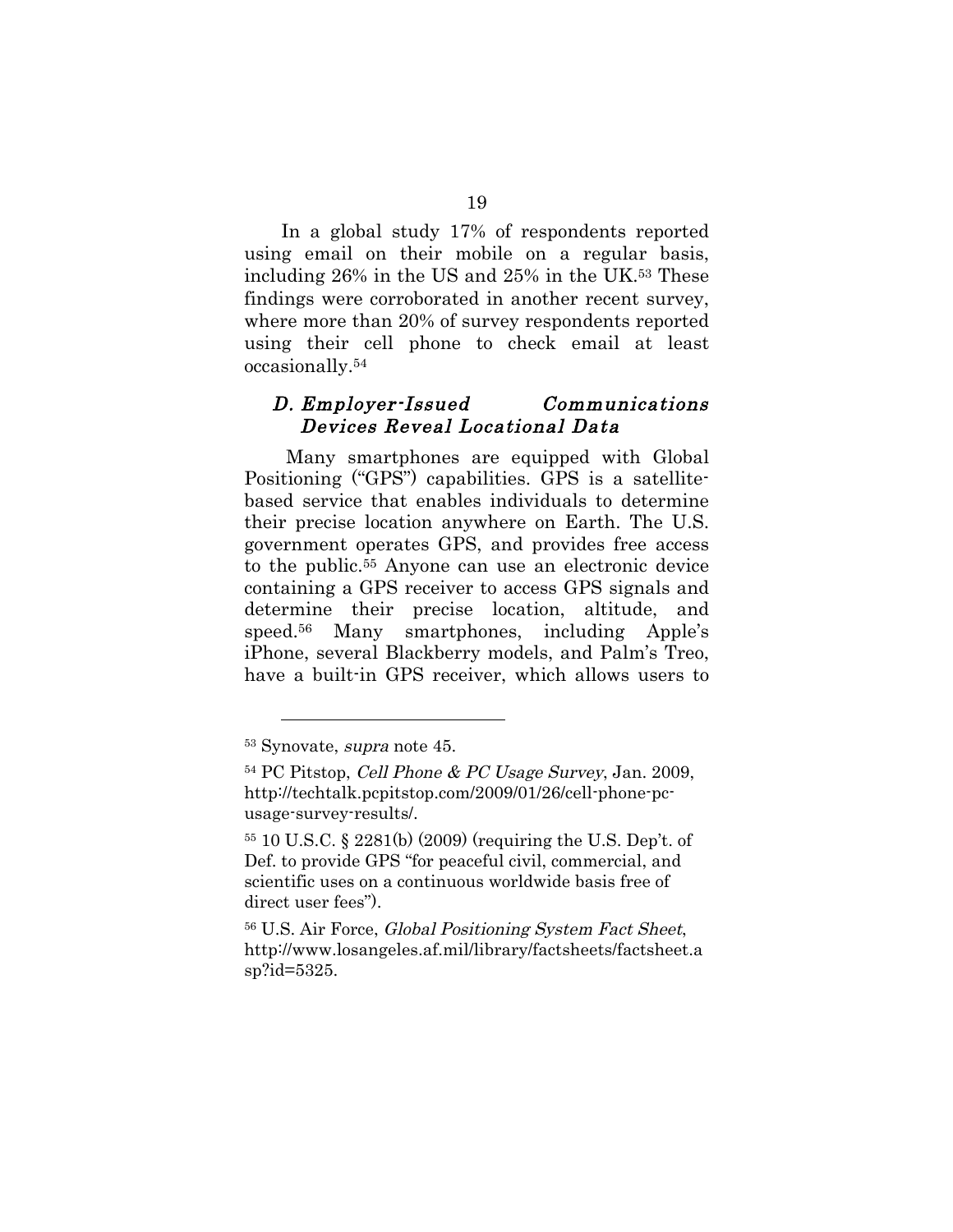make use of GPS mapping and location-based checkin.57

Even employer-issued devices that do not have GPS capabilities can collect and maintain reasonably specific locational data. A phone, even when it is not engaged in an active call, can emit a roaming signal. This signal gets picked up by the next nearby cell phone antenna tower.58 This reveals the cell phone's location. More detailed locational information can be obtained by interpolating signals between adjacent antenna towers.59 Some services achieve a precision of down to 50 meters in urban areas where mobile traffic and density of antenna towers (base stations) is sufficiently high.60 Rural and desolate areas may see miles between base stations and therefore determine locations less precisely.61 This locational data is then held by phone companies. The data can be disclosed to law enforcement for legitimate purposes, including emergency services, but also poses a significant risk to privacy of phone users if it is disclosed without proper legal process.

Employer-issued mobile devices without GPS can also track individuals by using wireless internet connections. When a phone or other mobile device is in range of a wireless router, the router, which has a

http://na.blackberry.com/eng/devices/features/gps.jsp.

 $57$  E.g., Blackberry, GPS Capabilities,

<sup>58</sup> Mobile Phone Tracking, Wikipedia,

http://en.wikipedia.org/wiki/Mobile\_phone\_tracking.

<sup>59</sup> Id.

<sup>60</sup> Id.

<sup>61</sup> Id.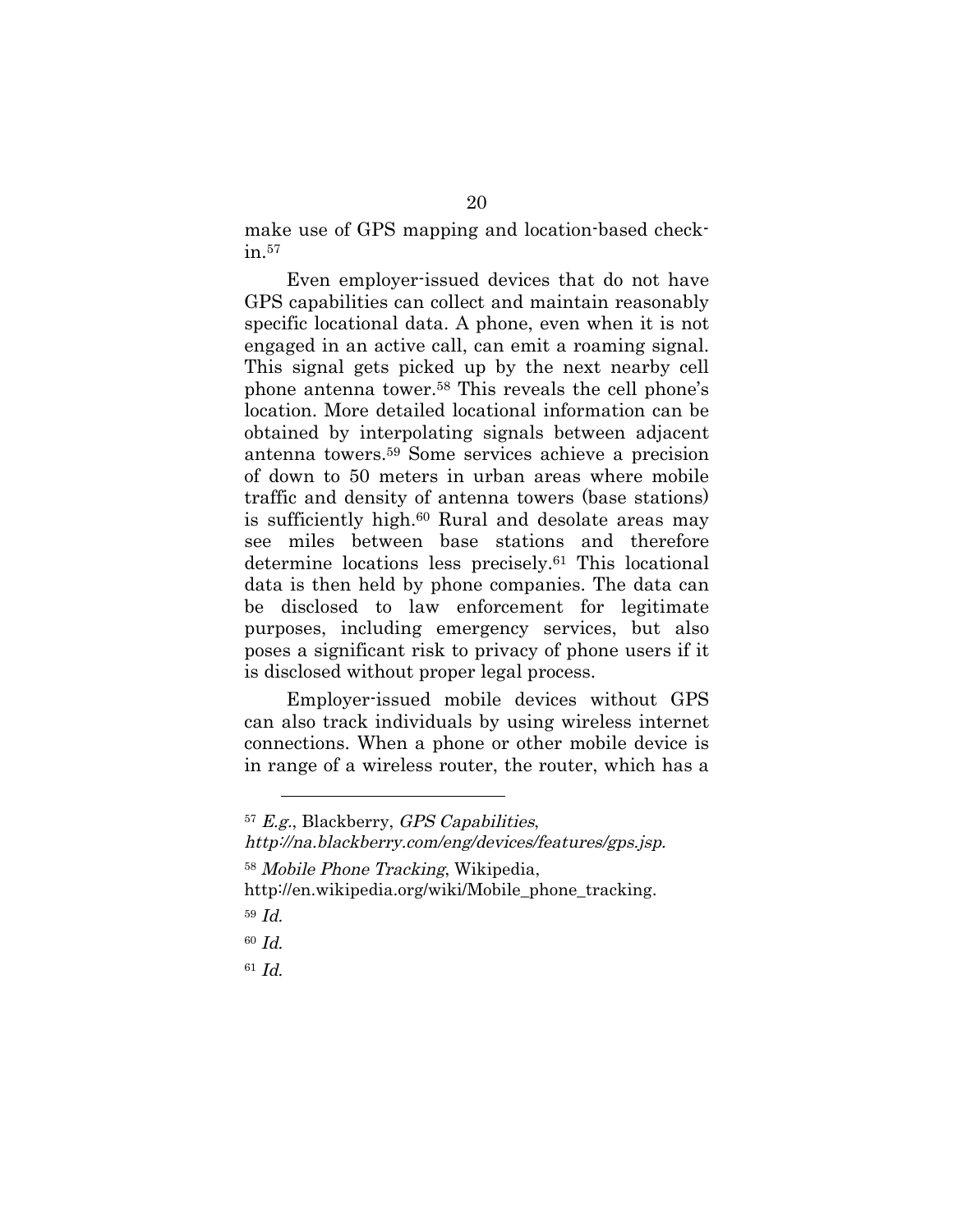known geographic location, is then used to associate the phone with the geographic location.62 This allows devices to be uniquely identified and associated with a particular location.

Hybrid methods are also used to track mobile devices. These methods use a combination of GPS, cell tower information, and wireless positioning. 63

### E. Users' Internet Browsing Histories, Search Data, Electronic Messages, and Locational Data are Sensitive Personal Information

Courts and legislatures recognize the sensitivity of information concerning individuals' internet browsing, web searches, electronic messages, and location. For example, federal laws prohibit private parties from intercepting Internet communications, bar companies from disclosing records of past Internet activity, and limit government access to users' data.64 Federal courts recognize individuals' interests in keeping "their use of the Internet or other communications media" free from surveillance.<sup>65</sup>

<sup>62</sup> Skyhook Wireless, How it Works,

http://www.skyhookwireless.com/howitworks/.

<sup>63</sup> Id.

<sup>64</sup> See, e.g., 18 U.S.C. § 2511 (2009) (prohibiting interception); 18 U.S.C. § 2702 (2009) (barring disclosure of stored communications); 18 U.S.C. § 3121(c) (2009) (limiting government access).

<sup>65</sup> Gonzalez v. Google, 234 F.R.D. 674, 678 (N.D. Cal. 2006).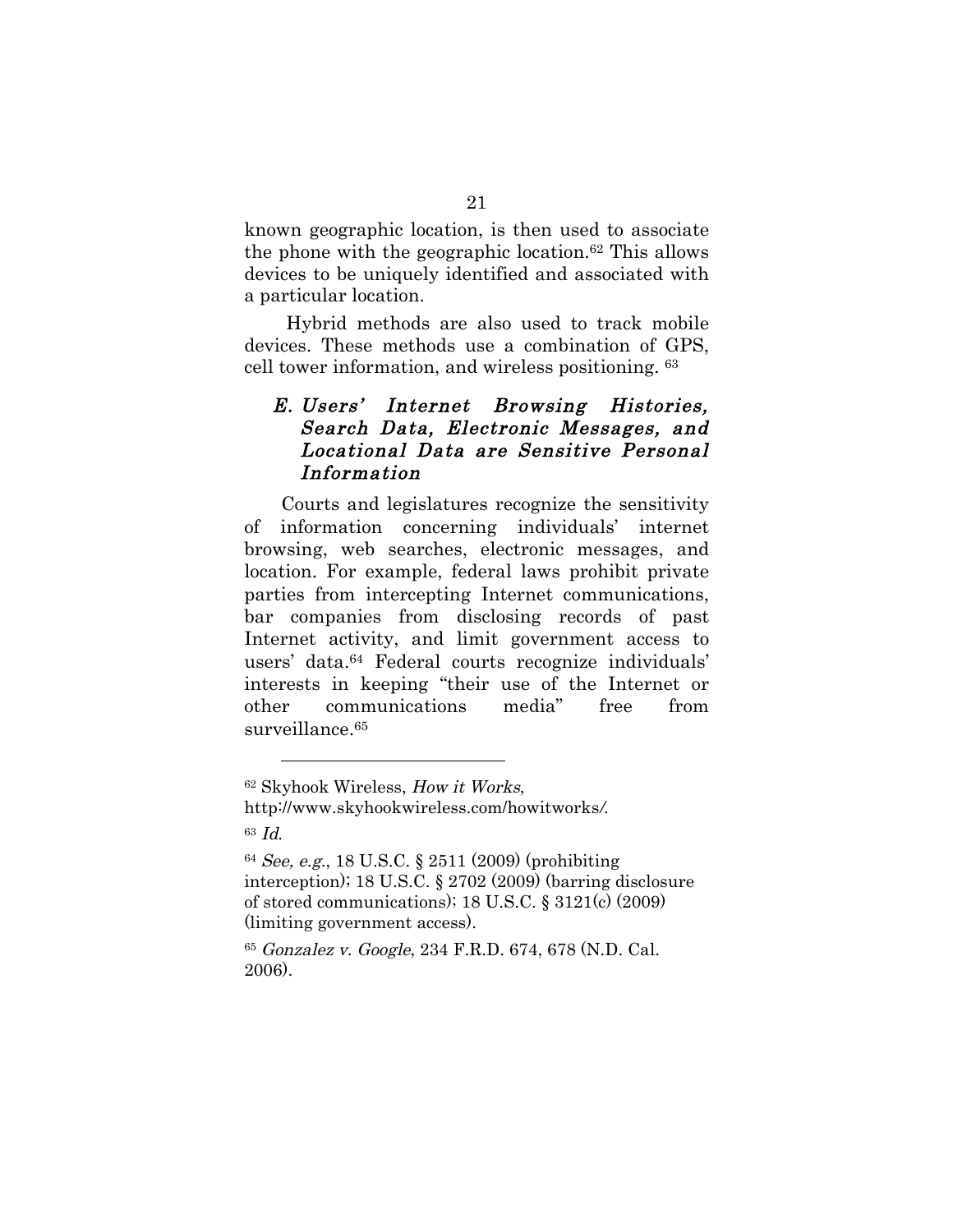To protect this privacy interest, courts often require litigants to de-identify or mask information that would identify users' internet browsing histories from documents disclosed during litigation.<sup>66</sup> Users' interests in freedom from surveillance are particularly acute when Internet search queries are disclosed. "Search queries themselves may constitute potentially sensitive information," implicating "privacy issues raised by [a government] request for the text of search queries."67

Federal law prohibits interception of Internet browsing activity, search data, and electronic messages.68 The Wiretap Act provides for civil liability and criminal penalties against any person who "intentionally intercepts, endeavors to intercept, or procures any other person to intercept or endeavor to intercept any . . . electronic communication [except as provided in the statute]."69 The Act imposes

<sup>67</sup> Gonzalez, 234 F.R.D. at 687.

68 18 U.S.C. § 2511 (2009).

 $\overline{a}$ 

 $69$  18 U.S.C.  $\S$  2511(1)(a) (2009); see also United States v. Steiger, 318 F.3d 1039, 1047 (11th Cir. 2003); Konop v. Hawaiian Airlines, Inc., 302 F.3d 868, 878 (9th Cir. 2002); Steve Jackson Games, Inc. v. United States Secret Service, 36 F.3d 457 (5th Cir. 1994) (defining

<sup>66</sup> E.g., Columbia Pictures v. Bunnell, No. 06-1093, 2007 U.S. Dist. LEXIS 46364 at \*47 (C.D. Cal. May 29, 2007); Columbia Pictures v. Fung, No. 06-5578, 2007 U.S. Dist. LEXIS 97576 (C.D. Cal. June 8, 2007); see also Keith H. v. Long Beach Unified School District, 228 F.R.D. 652, 657 (C.D. Cal. 2005) (noting "federal courts ordinarily recognize a constitutionally-based right of privacy that can be raised in response to discovery requests.").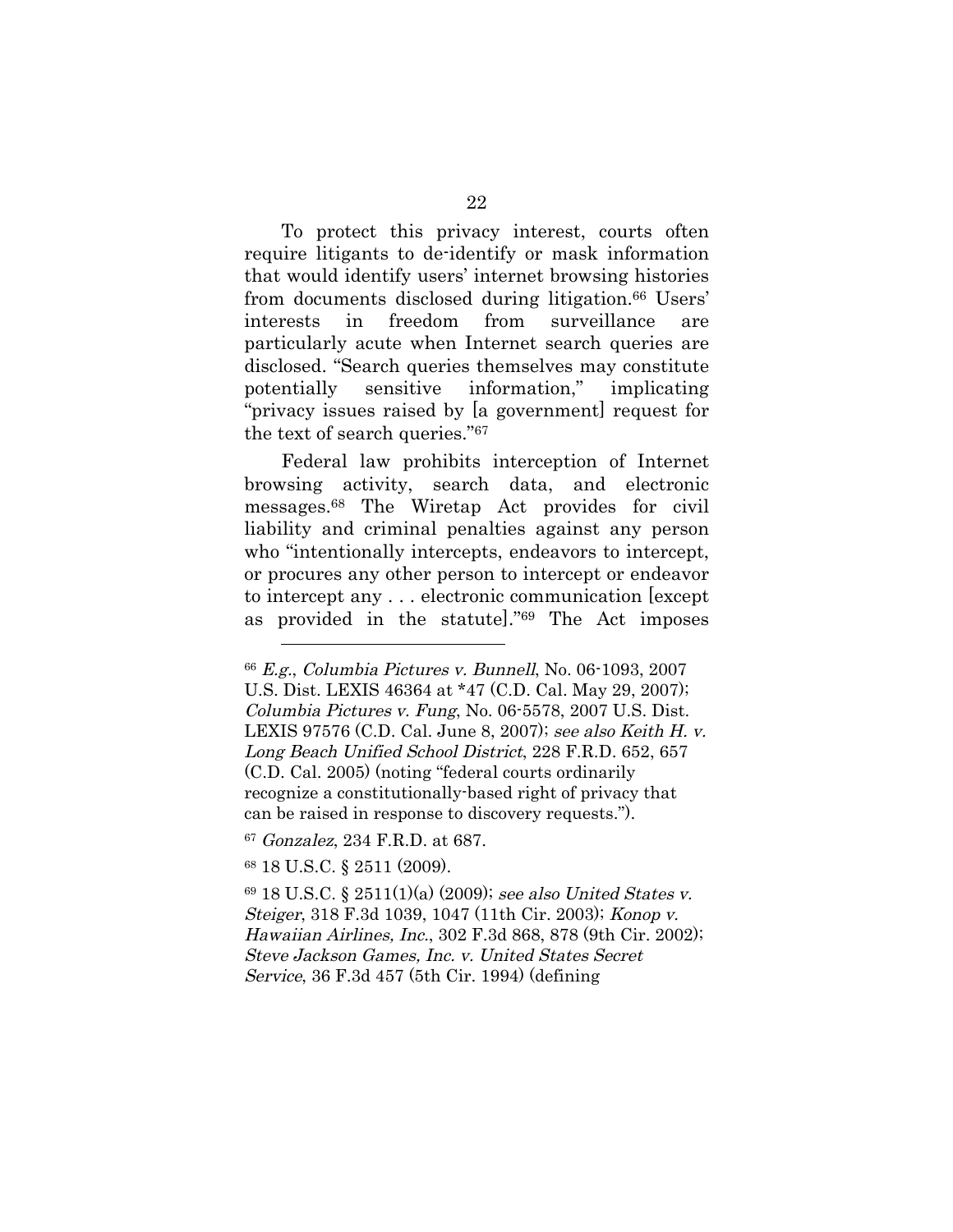identical liability on any person who intentionally discloses the contents of an intercepted communication.70 The Act also states:

> a person or entity providing an electronic communication service to the public shall not intentionally divulge the contents of any communication (other than one to such person or entity, or an agent thereof) while in transmission on that service to any person or entity other than an addressee or intended recipient of such communication or an agent of such addressee or intended recipient.71

Internet traffic, including browsing history, search data, and email and chat communications constitute "electronic communications."72

Federal law also prohibits disclosure of records detailing users' past Internet activities.73 The Stored Communications Act prohibits service providers from

73 18 U.S.C. § 2702 (2009).

<sup>&</sup>quot;interception" as "acquisitions contemporaneous with transmission.").

 $70$  18 U.S.C. § 2511(1)(c)-(d) (2009).

<sup>71 18</sup> U.S.C. § 2511(3)(a) (2009).

<sup>72</sup> In re Doubleclick Privacy Litigation, 154 F. Supp. 2d 497, 508 n.18 (S.D.N.Y. 2001) (citing 18 U.S.C. § 2510(15) (2009) and 18 U.S.C. § 2510(12) (2009)).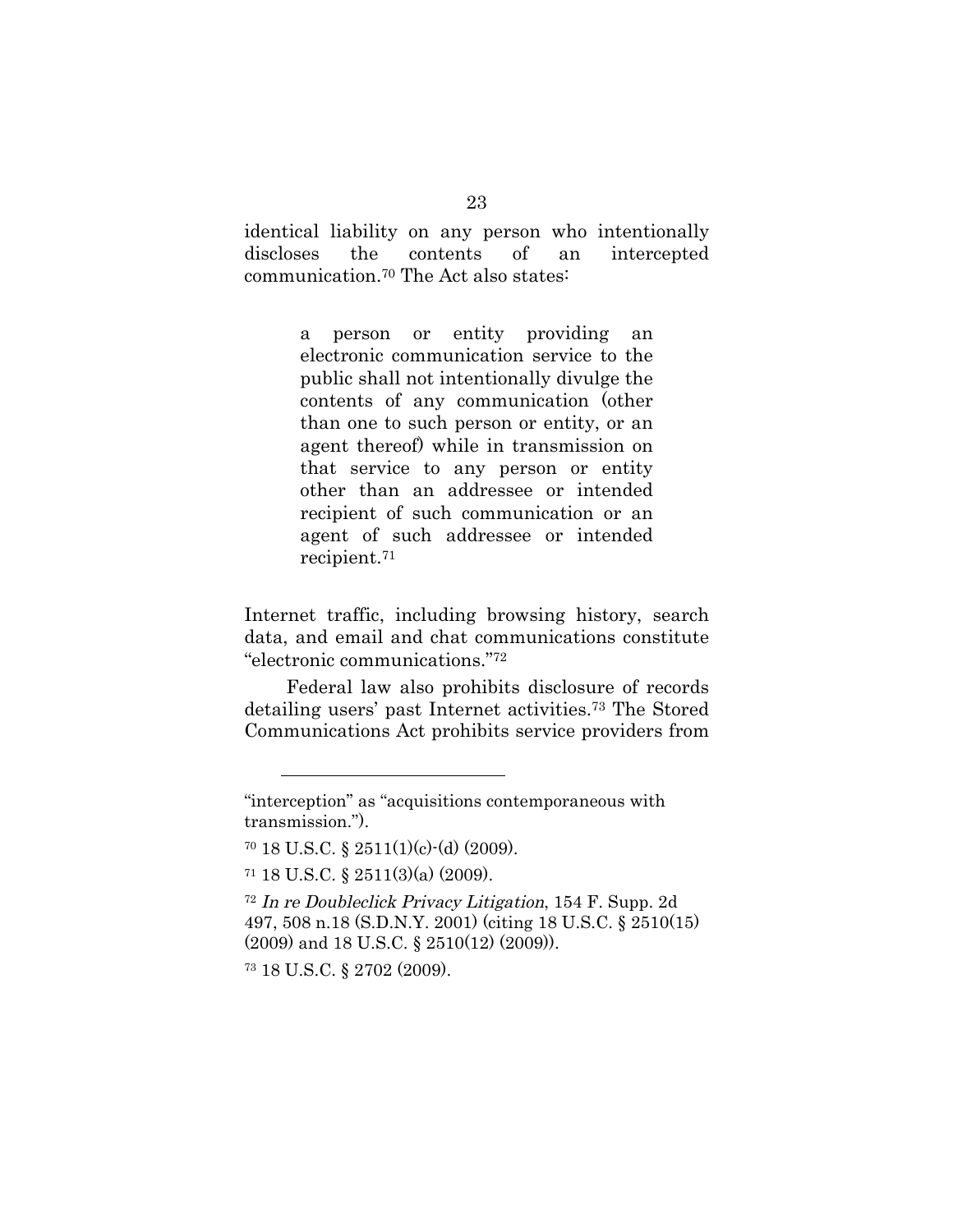"knowingly divulg[ing] to any person or entity the contents of a communication while in electronic storage by that service."74 The Act provides for civil liability and criminal penalties for unlawful disclosure.75 Courts have strictly construed the Act and prohibited disclosure of users' stored communications in a variety of circumstances, including in cases involving otherwise proper civil discovery subpoenas.76

Similarly, locational data receives special protection. Courts require law enforcement officers to obtain a warrant before tracking drivers—even when they travel openly on public roads.77 Locational information is particularly sensitive because it can reveal:

. . . a detailed record of travel to doctors' offices, banks, gambling casinos, tanning salons, places of worship, political party meetings, bars, grocery stores, exercise

 $\overline{a}$ 

<sup>77</sup> Commonwealth v. Connolly, 454 Mass. 808, 810 (Mass. 2009); People v. Weaver, 12 N.Y.3d 433, 445 (N.Y. 2009); State v. Jackson, 76 P. 3d 217, 223 (Wash. 2003); State v. Campbell, 759 P.2d 1040, 1048 (Or. 1988). But see United States v. McIver, 186 F.3d 1119, 1127 (9th Cir. 1999); United States v. Jones, 451 F. Supp. 2d 71, 88 (D.D.C. 2006).

<sup>74 18</sup> U.S.C. § 2702(a)(1) (2009).

<sup>75 18</sup> U.S.C. § 2701 (2009); 18 U.S.C. § 2707 (2009).

 $76$  See, e.g., Theofel v. Farey-Jones, 359 F.3d 1066 (9th Cir. 2004); In re Subpoena Duces Tecum to AOL, LLC, 550 F. Supp. 2d 606, 609 (E.D. Va. 2008); FTC v. Netscape, 196 F.R.D. 559, 559, 561 (N.D. Cal. 2000).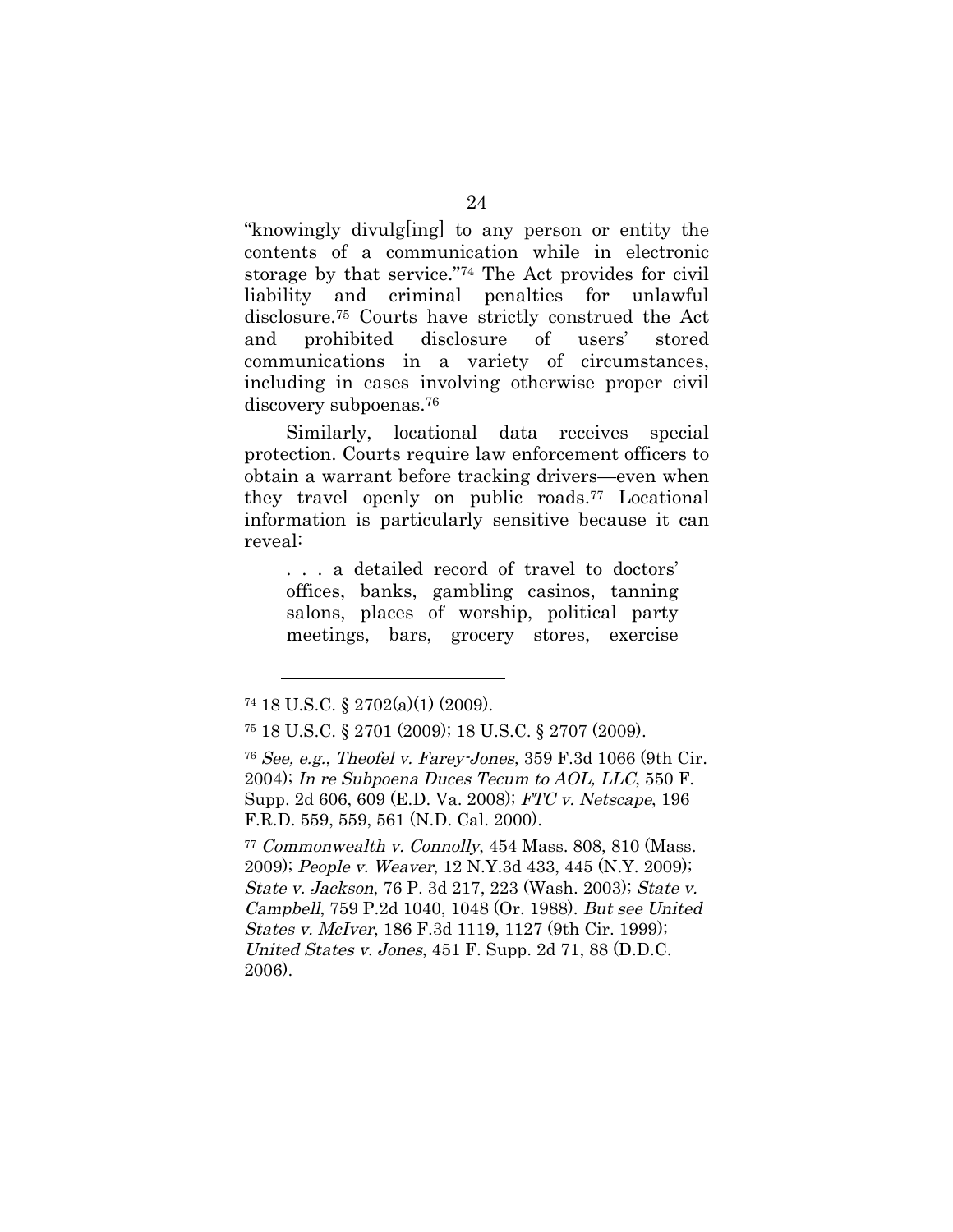gyms, places where children are dropped off for school, play, or day care, the upper scale restaurant and the fast food restaurant, the strip club, the opera, the baseball game, the 'wrong' side of town, the family planning clinic, and the labor rally.78

The Supreme Court of Washington observes that locational data receives greater legal protection than other types of information because it "can reveal preferences, alignments, associations, personal ails and foibles."79 It can "provide a detailed picture of one's life."80

#### III. The Comprehensive Drug Testing Framework Should be Broadly Applied

In Comprehensive Drug Testing v. United States,81 the Ninth Circuit established specific data minimization requirements for electronic data searches by law enforcement officers. This framework sets out a strong set of principles for digital searches that allows the government to pursue appropriate investigations while ensuring that access to electronic data does not become unbounded. The facts of the text messaging case now before the Supreme Court show how the government's interest in recovering the payment for the text messaging services can be satisfied without allowing the search of the content of the messages.

<sup>78</sup> State v. Jackson, 76 P. 3d at 262.

<sup>79</sup> Id.

<sup>80</sup> Id.

<sup>81 579</sup> F.3d 989 (9th Cir. 2009).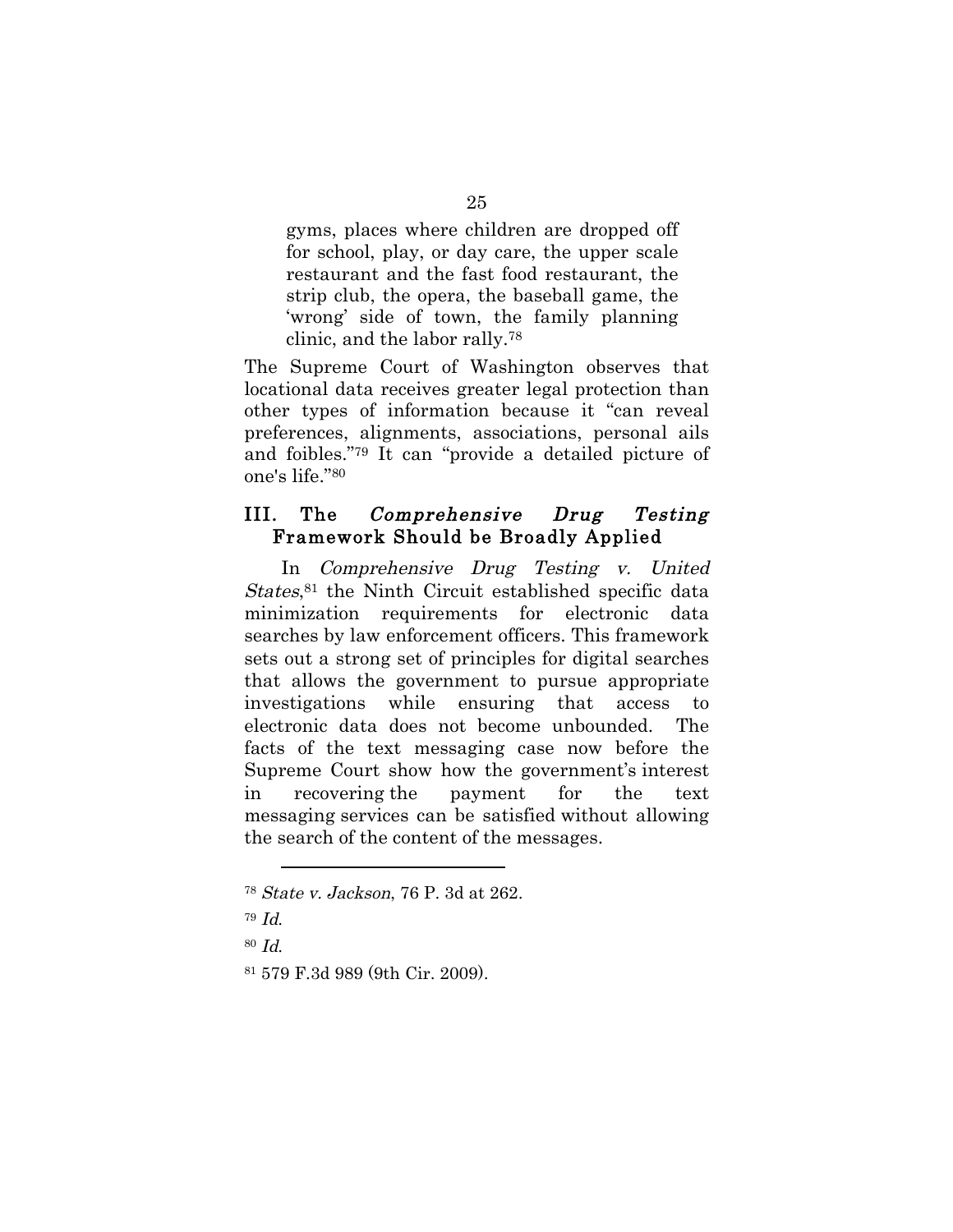### A. The Ninth Circuit Established Workable Data Minimization Principles for Digital Search Cases

#### 1. Comprehensive Drug Testing: The Framework

Comprehensive Drug Testing v. United States outlines five principles relating to government examination and seizure of electronic files:

> 1. Magistrates should insist that the government waive reliance upon the plain view doctrine in digital evidence cases.

2. Segregation and redaction must be either done by specialized personnel or an independent third party. If the segregation is to be done by government computer personnel, it must agree in the warrant application that the computer personnel will not disclose to the investigators any information other than that which is the target of the warrant.

3. Warrants and subpoenas must disclose the actual risks of destruction of information as well as prior efforts to seize that information in other judicial fora.

4. The government's search protocol must be designed to uncover only the information for which it has probable cause, and only that information may be examined by the case agents.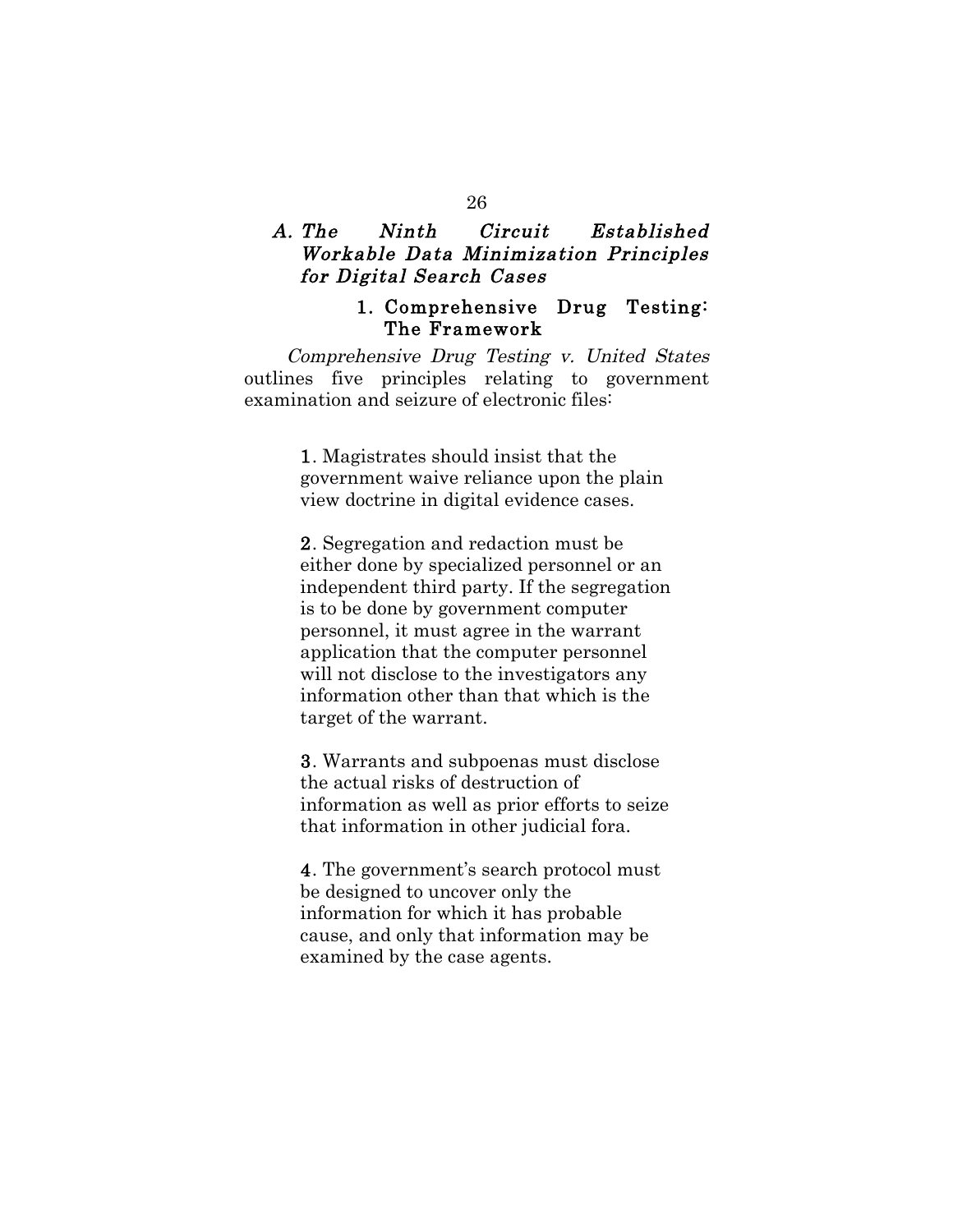5. The government must destroy or, if the recipient may lawfully possess it, return non-responsive data, keeping the issuing magistrate informed about when it has done so and what it has kept.82

These principles create a workable solution for the problem of searching and seizing irrelevant information contained in electronic data. The second and fourth principles are especially relevant to the case before the Court, as they recognize the importance of minimizing the intrusion on privacy by minimizing the search of irrelevant data.

Citing United States v. Tamura,  $83$  in which the court delineated procedural guidelines for seizing "intermingled documents" at the scene of a search, Comprehensive Drug Testing updates the Tamura principles to "apply to the daunting realities of electronic searches . . . ."84 One legal scholar wrote that the Tamura rules are "well suited to the practical considerations involved in searching through computer memory."85 According to the Ninth Circuit, "everyone's interests are best served if there are clear rules to follow that strike a fair balance between the legitimate needs of law enforcement and

<sup>82</sup> Comprehensive Drug Testing, 579 F.3d at 1006.

<sup>83 694</sup> F.3d 591 (9th Cir. 1982).

<sup>84</sup> Comprehensive Drug Testing, 579 F.3d at 1006.

<sup>85</sup> Raphael Winick, Searches and Seizures of Computers and Computer Data, 8 HARV. J.L. & TECH 75, 107 (1994).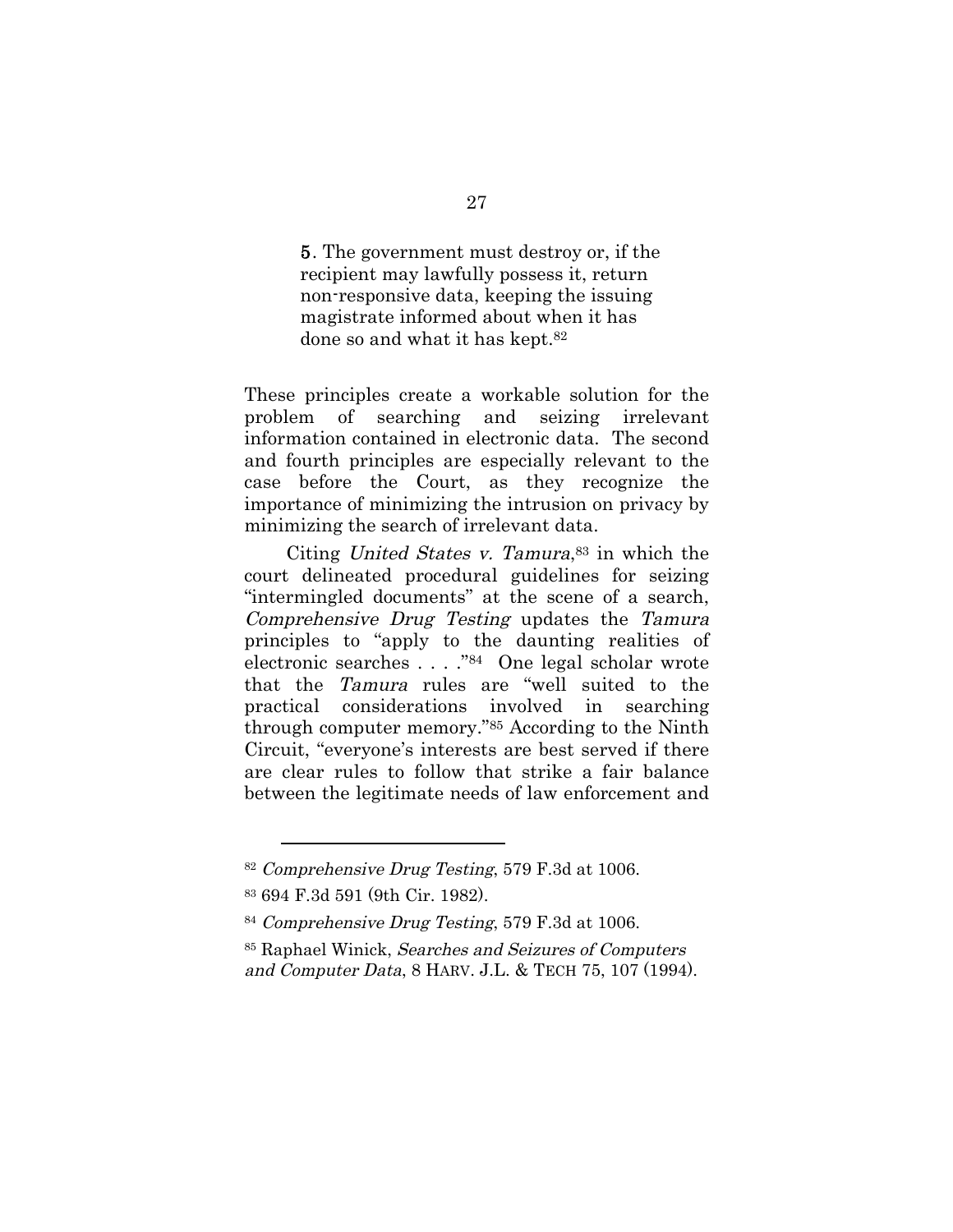the right of individuals and enterprises to the privacy that is at the heart of the Fourth Amendment."86

Comprehensive Drug Testing involved an electronic search of records resulting from a federal investigation into the use of performance-enhancing drugs by professional baseball players. After federal authorities learned that ten baseball players had tested positive for steroids in their urine samples administered by Comprehensive Drug Testing, Inc. ("CDT"), the government obtained a warrant authorizing the search of CDT records pertaining to those ten players.87 However, when the search was executed, the government seized and reviewed drug testing records for hundreds of players in Major League Baseball.<sup>88</sup> Evaluating the three judicial orders involved, the Ninth Circuit found that "this was an obvious case of deliberate overreaching by the government in an effort to seize data . . . ."89

The court went on to explain that the government failed to adhere to procedures outlined in United States v. Tamura.<sup>90</sup> Because searches of electronic records are becoming increasingly prevalent, the Ninth Circuit proffered five data minimization techniques to follow when the government wishes to "examine a computer hard drive or electronic storage medium in searching for

<sup>86</sup> Id; see also U.S. CONST. amend. IV.

<sup>87</sup> Comprehensive Drug Testing, 579 F.3d at 993.

<sup>88</sup> Id.

<sup>89</sup> Id. at 1000.

<sup>90</sup> See Tamura, 694 F.3d 591.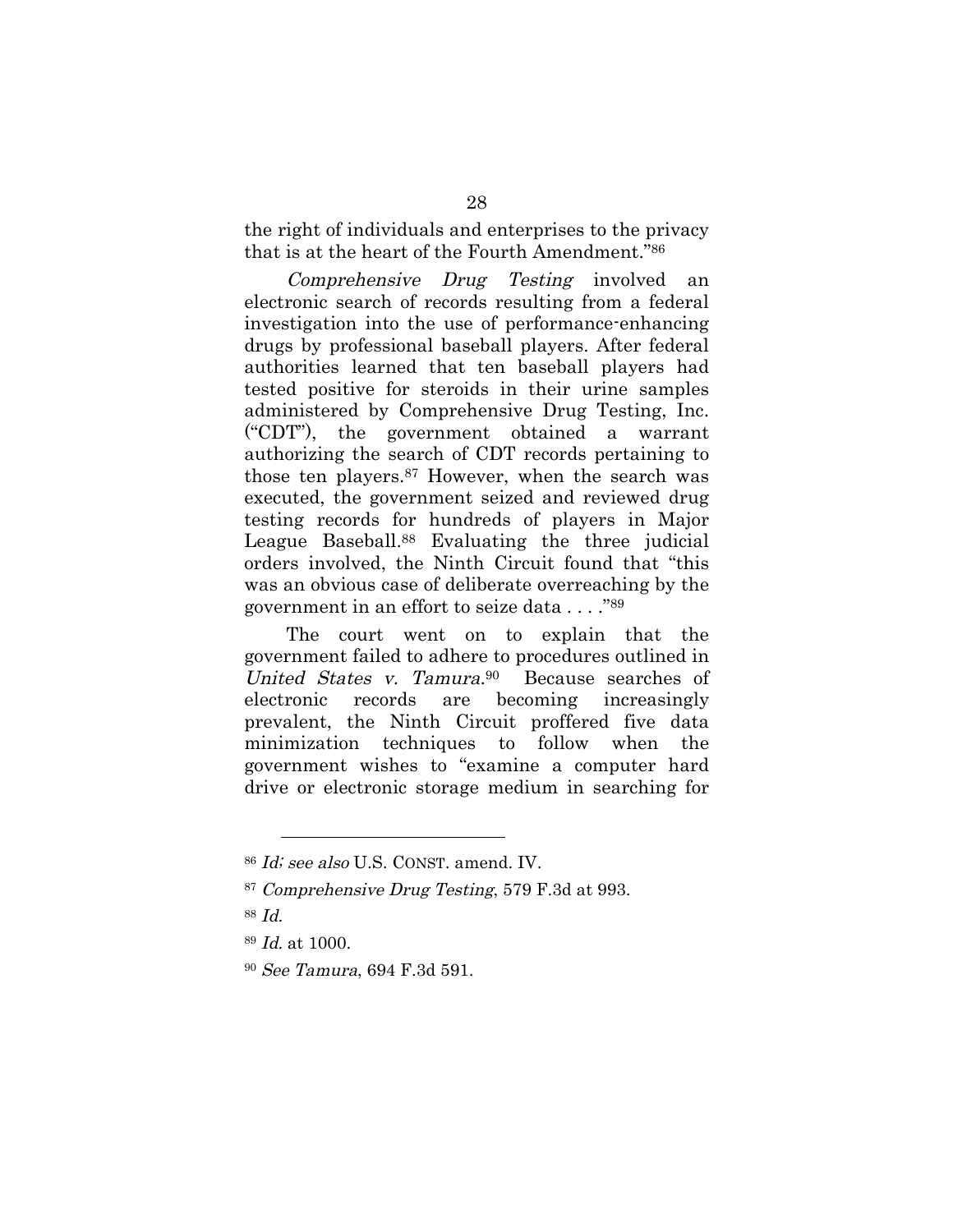certain incriminating files  $\dots$  ."91 The guidelines include having an independent third party segregate and redact the electronic documents, and creating a search protocol that only uncovers relevant information for which the government has probable cause.92

While at least one of the prescriptions proffered by the Ninth Circuit has been met with criticism,93 the guidelines, as a whole, serve as a useful framework for minimizing the search of data in cases involving electronic devices and information. Comprehensive Drug Testing highlights the importance of data minimization in electronic searches, and other courts, whether or not they

 $\overline{a}$ 

<sup>93</sup> See, e.g., Recent Case: Fourth Amendment - Plain View Doctrine - En Banc Ninth Circuit Holds that the Government Should Waive Reliance on Plain View Doctrine in Digital Contexts. - United States v. Comprehensive Drug Testing, Inc., 579 F.3d 989 (9th Cir. 2009) (en banc), 123 HARV. L. REV. 1003 (2010) ("In effect, [one of the] requirement[s] would eliminate the plain view doctrine in electronic discovery cases. Such broad prescriptions are both unnecessary to the court's decision and detrimental to what would otherwise be legitimate searches by law enforcement agents."); United States v. Mann, 592 F.3d 779 (7th Cir. 2010) ("Although the Ninth Circuit's rules provide some guidance in a murky area, we are inclined to find more common ground with the dissent's position that jettisoning the plain view doctrine entirely in digital evidence cases is an 'efficient but overbroad approach.'" (internal citation omitted)).

 $91$  Comprehensive Drug Testing, 693 F.3d at 1006.

 $92 \text{ Id}$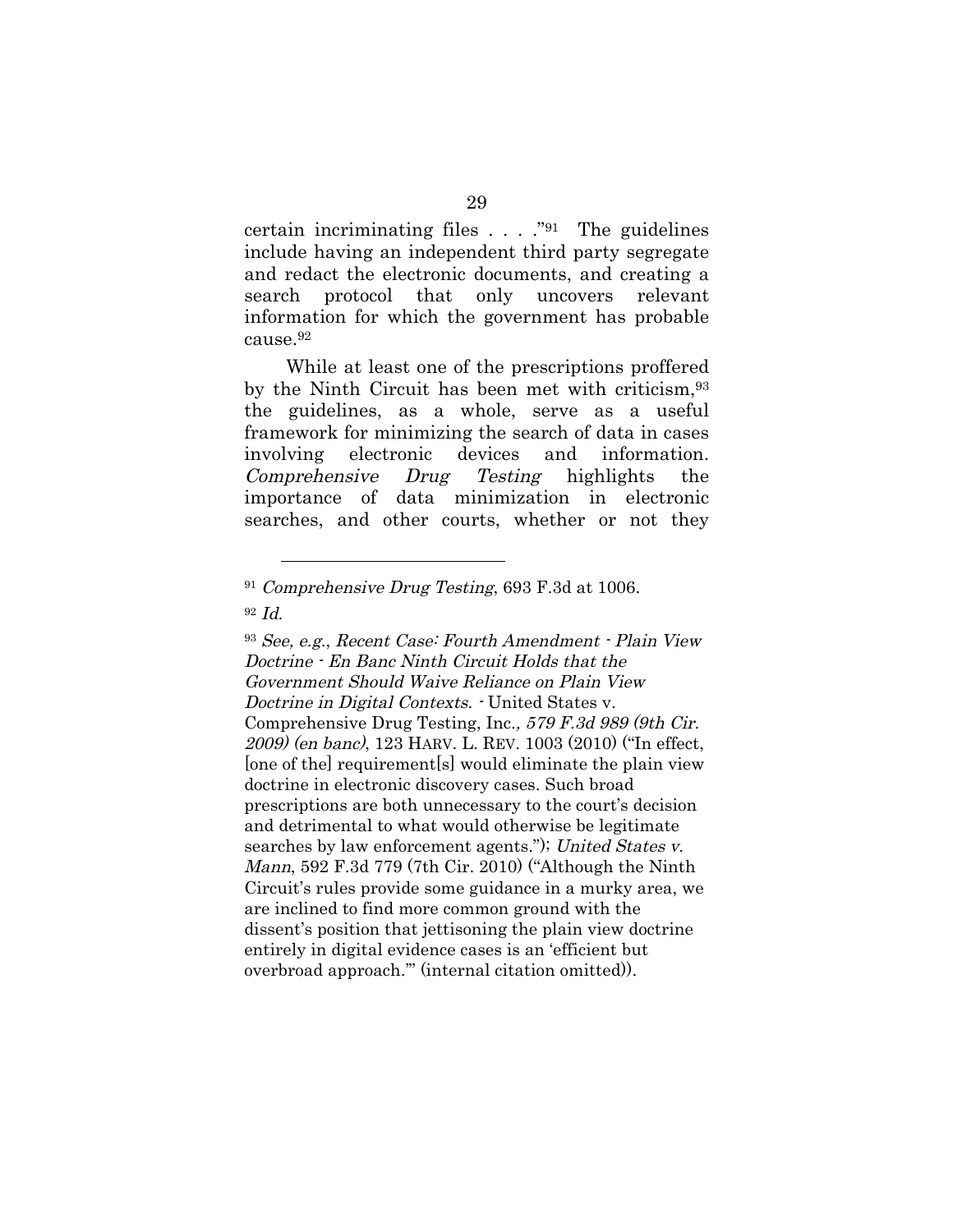followed the specific guidelines of the Ninth Circuit, have also recognized the value of data minimization principles to a person's privacy.

#### 2. Comprehensive Drug Testing: Progeny

Since Comprehensive Drug Testing was decided just a few months ago, other courts have followed the Ninth Circuit's guidelines and required specific protocols for data minimization relating to electronic searches. A New York federal district court in United States v. Cioffi94 recognized that "[t]he dawn of the Information Age has only heightened those concerns [about privacy.]"95 In finding that a warrant the FBI relied upon in searching a defendant's personal email account was unconstitutionally broad, the court outlined ways that other courts and commentators "have wrestled with how best to balance privacy interests and legitimate law-enforcement concerns in the context of computer searches."96 Turning to a law review article as guidance, the court noted that one way to minimize the search of electronic data is to specify a search protocol at the outset and to use key word searches to extract only relevant files.<sup>97</sup> Further, according to the court, the creation of firewalls would prevent investigators from obtaining computer files before a third party has segregated

<sup>94 2009</sup> U.S. Dist. LEXIS 99409 (E.D.N.Y. Oct. 26, 2009).

 $95$  *Id.* at \*14.

<sup>96</sup> Id.

<sup>97</sup> See Winick, supra note 85.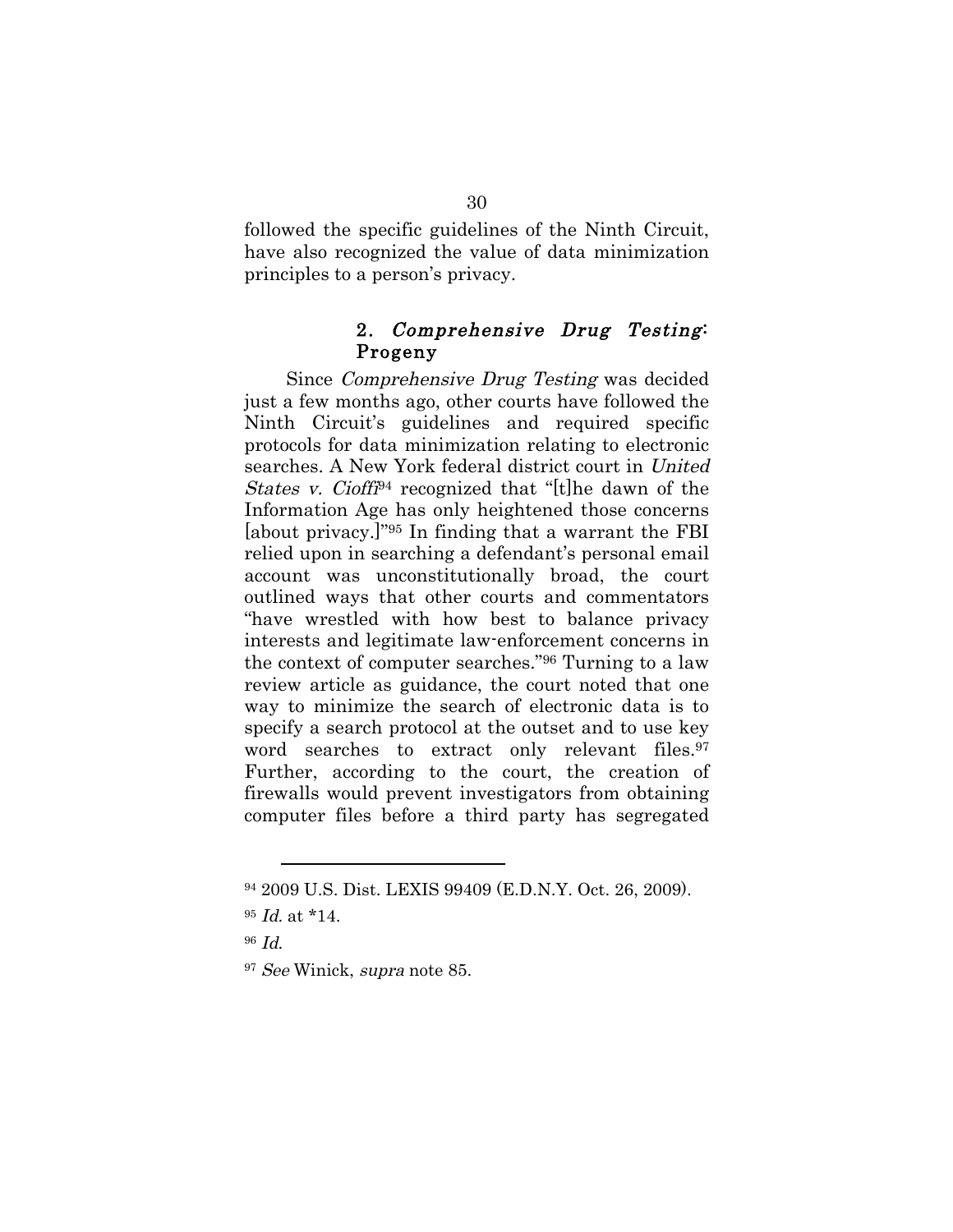relevant from non-relevant files.98 Quoting Comprehensive Drug Testing, "segregation and redaction must be either done by specialized personnel or an independent third party [and t]he Government's search protocol must be designed to uncover only the information for which it has probable cause, and only that information may be examined by the case agents."99

The court in United States v. Kim<sup>100</sup> followed the reasoning and guidelines in Comprehensive Drug Testing to suppress evidence of an electronic search that uncovered child pornography. In Kim, the Government executed a search warrant and searched defendant Kim's hard drives, laptop, and desk computers, for evidence of "computer intrusion," as described in 18 U.S.C. § 1030.101 While searching Kim's electronic files, the Government came across JPEG files believed to be child pornography, and charged Kim with an additional count of possessing child pornography.102 Kim moved to suppress the evidence, and the court did so, citing Comprehensive Drug Testing to say that the Government's actions were "an obvious case of deliberate overreaching by

<sup>98</sup> Cioffi, 2009 U.S. Dist. LEXIS 99409, at \*15.

 $99$  Id. at \*15-16 (quoting Comprehensive Drug Testing v. United States, 579 F.3d 989, 1006 (9th Cir. 2009)).

<sup>100 2009</sup> U.S. Dist. LEXIS 121871 (S.D. Tex. Dec. 24, 2009).

 $101$  *Id.* 

 $102 \text{ Id.}$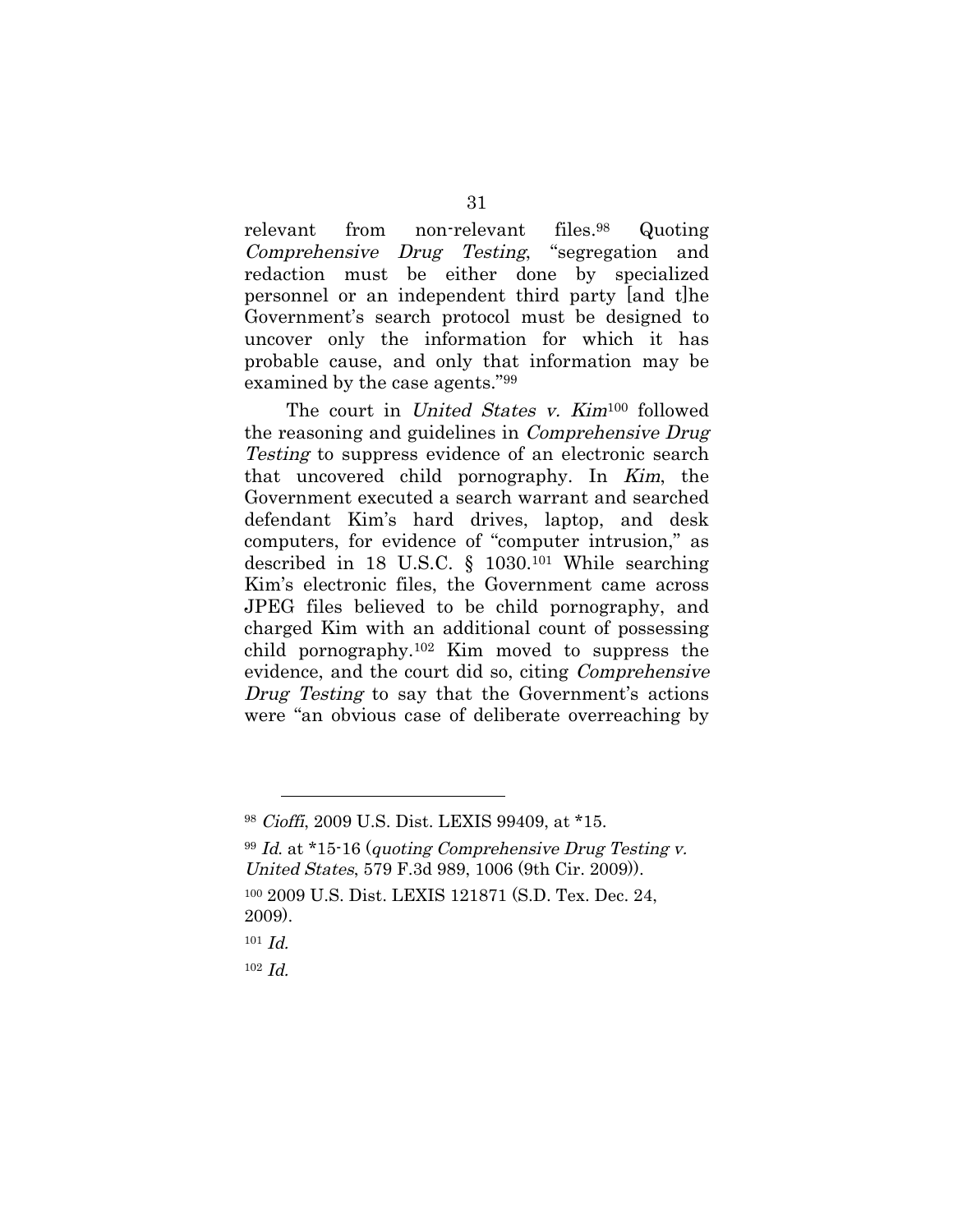the government in an effort to seize data  $\dots$ ."<sup>103</sup> The court reasoned that the Government's search was "clearly not conducted in accordance with the narrow guidelines promulgated in Comprehensive Drug Testing," and suggested the agent could have minimized the data searched by relying on the files' last created or modified date, which reflects the last date a file was manipulated, rather than last access date of the files.104

### B. Courts Recognized the Importance of Data Minimization Principles Relating to Electronic Data Even Before Comprehensive Drug Testing

Electronic storage contains a "greater quantity and variety of information than any previous storage method," making computers and other electronic devices the subject of searches for incriminating information.105 In Andresen v. Maryland,106 the Supreme Court recognized the importance of privacy in searching such devices. The Court likened a search of telephone records to a search of a person's private papers, stating that, "In both kinds of searches, responsible officials, including judicial officials, must take care to assure that they are conducted in a

<sup>103</sup> Id. at \*43 (quoting Comprehensive Drug Testing, 579 F.3d at 1000).

<sup>104</sup> *Id.* at \*45-47.

<sup>105</sup> Winick, supra note 85.

<sup>106 427</sup> U.S. 463 (1976).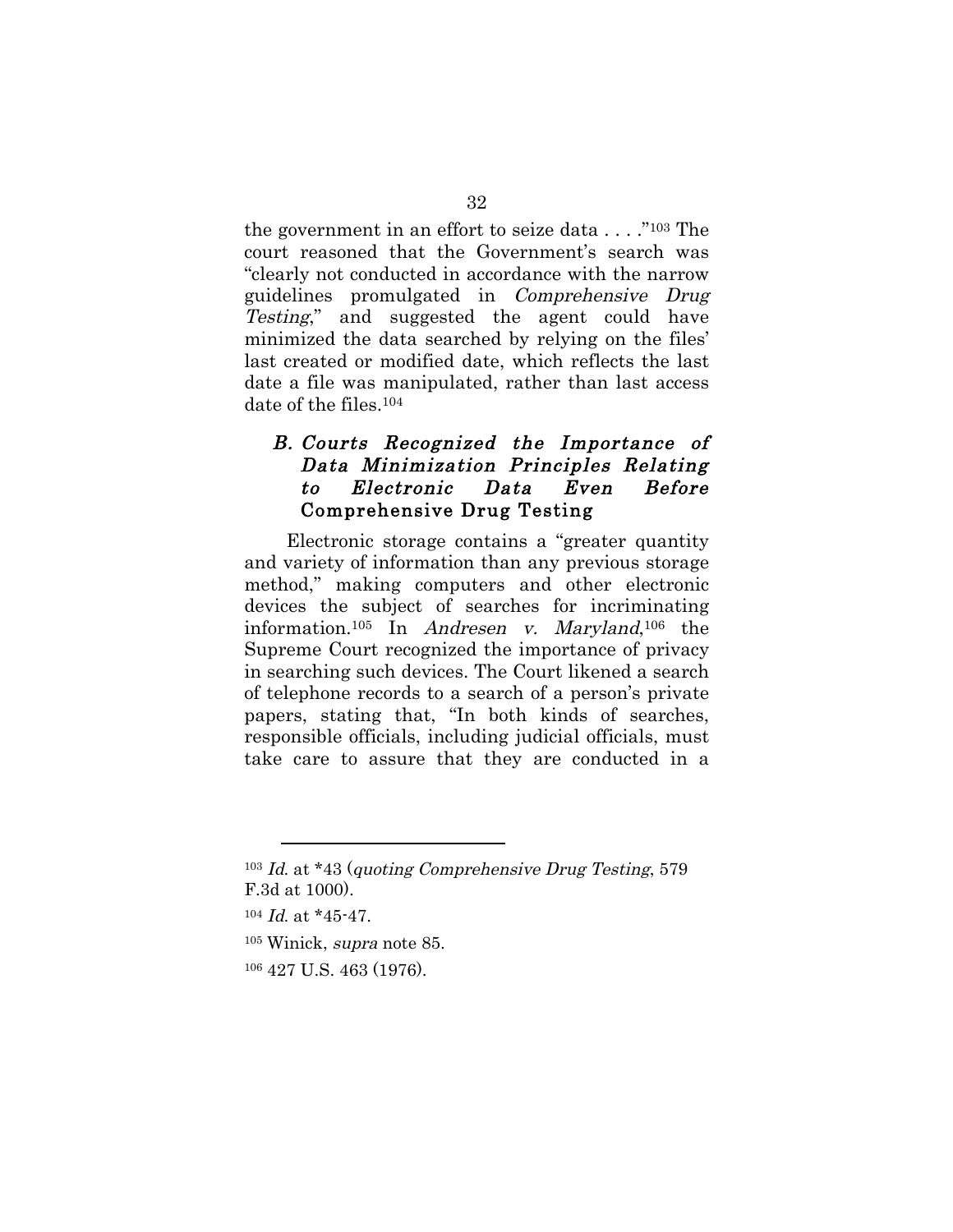manner that minimizes unwarranted intrusions upon privacy."107

The Fifth Circuit and the United States Secret Service in Steve Jackson Games v. United States Secret Service<sup>108</sup> emphasized the value of keyword searches as a data minimization technique. The court found that the risk of searching irrelevant documents is lessened in the context of electronic communications, because "technology exists by which relevant communications can be located without the necessity of reviewing the entire contents of all of the stored communications . . . . For example, the Secret Service claimed . . . that it reviewed the private email on the BBS by use of key word searches."109

The Tenth Circuit in United States v. Carey<sup>110</sup> recognized that computers often contain "intermingled documents," and set forth several principles for the Government to follow when handling massive quantities of electronic data.<sup>111</sup> Law enforcement officials in *Carey* exceeded the scope of their warrant to search the defendant's computers for evidence of possible sale and possession of cocaine, by opening files containing

 $\overline{a}$ 

110 172 F.3d 1268 (10th Cir. 1999).

<sup>111</sup> See also United States v. Tamura, 694 F.2d 591, 595-96 (9th Cir. 1982).

<sup>107</sup> Id. at 482.

<sup>108 36</sup> F.3d 457 (5th Cir. 1994).

<sup>109</sup> Id. at 463. See also Winick, supra note 85 ("Whenever possible, key word searches should be used to distinguish files that fall within the scope of a warrant from files that fall outside the scope of a warrant.").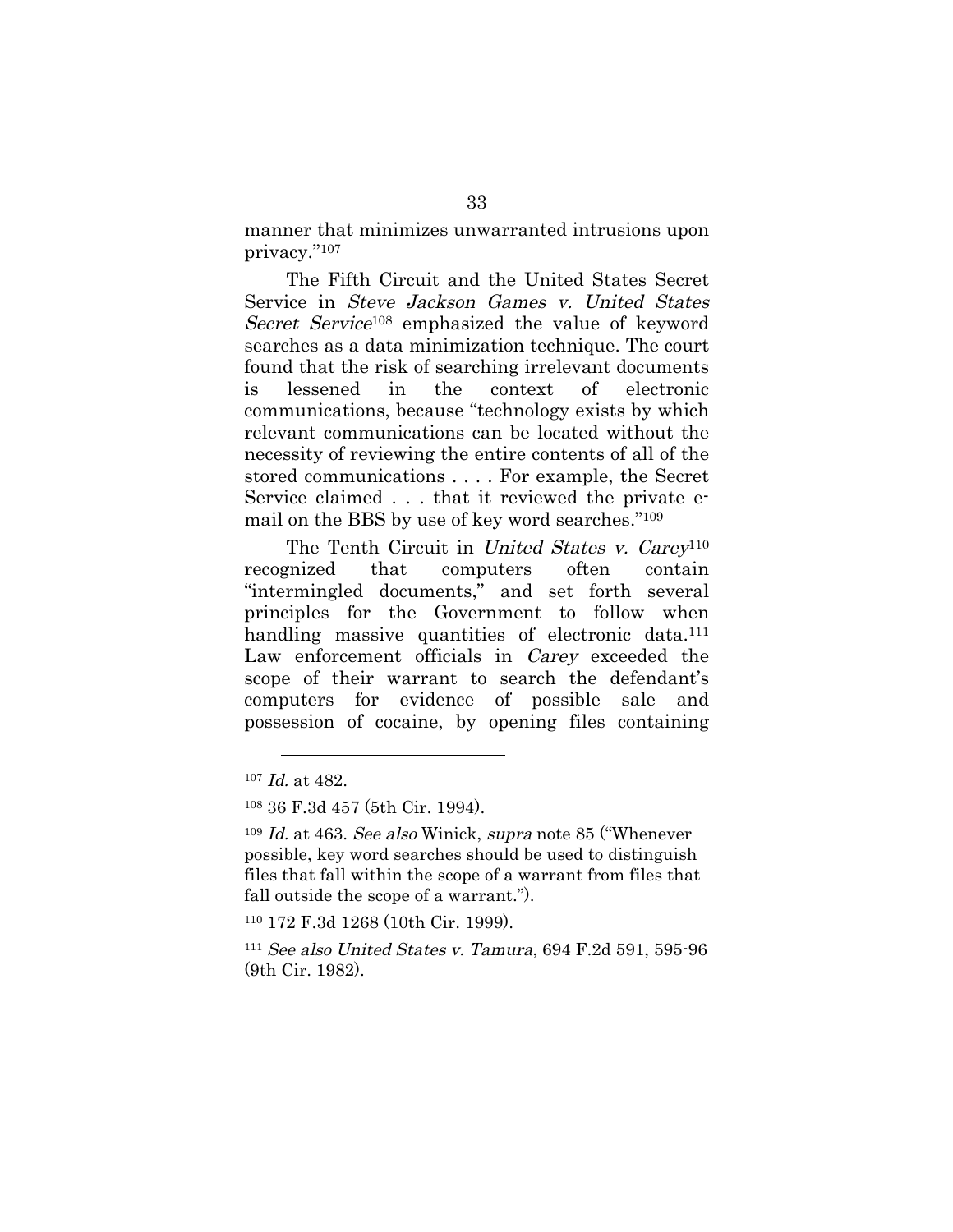child pornography.112 According to the court, "law enforcement must engage in the intermediate step of sorting various types of documents and then search the ones specified in the warrant."113 In accordance with this approach, the Tenth Circuit proffered several methods of data minimization to ensure that only relevant electronic documents are searched: "observing file types and titles listed on the directory, doing a key word search for relevant terms, or reading portions of each file stored in the memory."114

Similarly, the court in United States v.  $Stierhoff<sup>115</sup>$  found that defendants maintain a "legitimate expectation of privacy" in contents of nonrelevant electronic files that are unrelated to the original purpose of a government search. In Stierhoff, the defendant consented to a search of a specific folder on his computer for evidence of stalking, but was subsequently indicted for tax evasion once an IRS computer specialist discovered evidence of tax fraud in a folder outside the specified directory.116 The court granted a motion to suppress the evidence of tax evasion, citing *Carey* to state that "[w] here offices come across relevant documents so intermingled with irrelevant documents that they cannot feasibly be sorted at the site, the officers may seal or hold the documents pending approval by a magistrate of the conditions and limitations on a

- <sup>112</sup> Carey, 172 F.3d at 1270-71.
- <sup>113</sup> Id. at 1275.

- <sup>114</sup> Id. at 1276.
- 115 477 F. Supp. 2d 423 (D.R.I. 2007).
- <sup>116</sup> Id. at 426-27.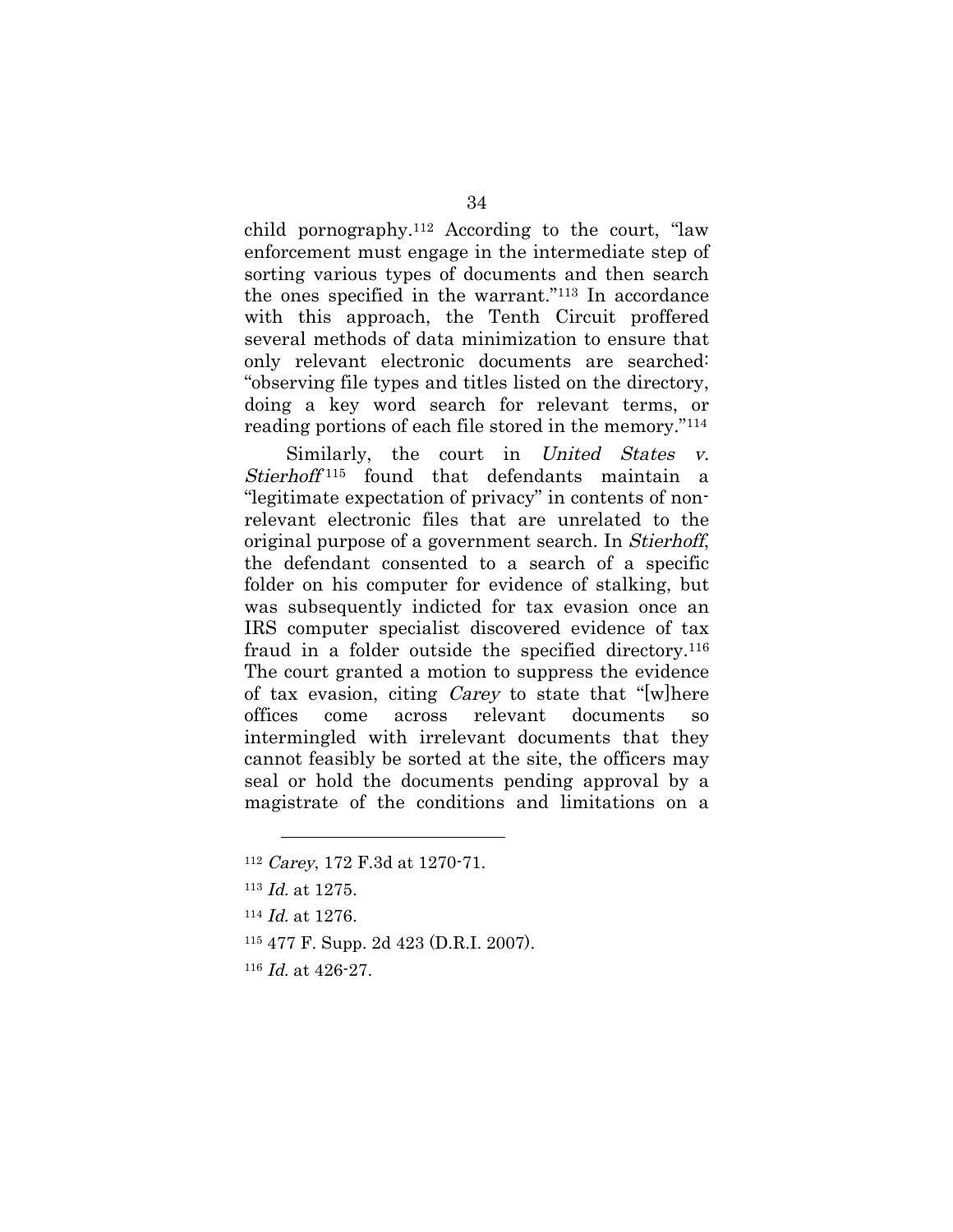further search through the documents."117 Recognizing that "individuals undoubtedly have a high expectation of privacy in the files stored on their personal computers,"118 the court found that although the defendant gave consent to search one folder on his computer, he maintained an expectation of privacy as to the contents of other files and folders on his computer.<sup>119</sup>

The principles set forth in *Comprehensive Drug* Testing provide guidance to the Government on how to minimize the search of irrelevant information in electronic data. These principles, which have been accepted by several other courts, balance the government's need to search against the privacy rights of citizens. This Court should consider the importance of search minimization in protecting against unwarranted intrusions on privacy.

<sup>117</sup> Carey, 172 F.3d at 1275.

<sup>118</sup> U.S. v. Adjani, 452 F.3d 1140, 1146 (9th Cir. 2006).

<sup>119</sup> Stierhoff, 477 F. Supp. 2d at 443.